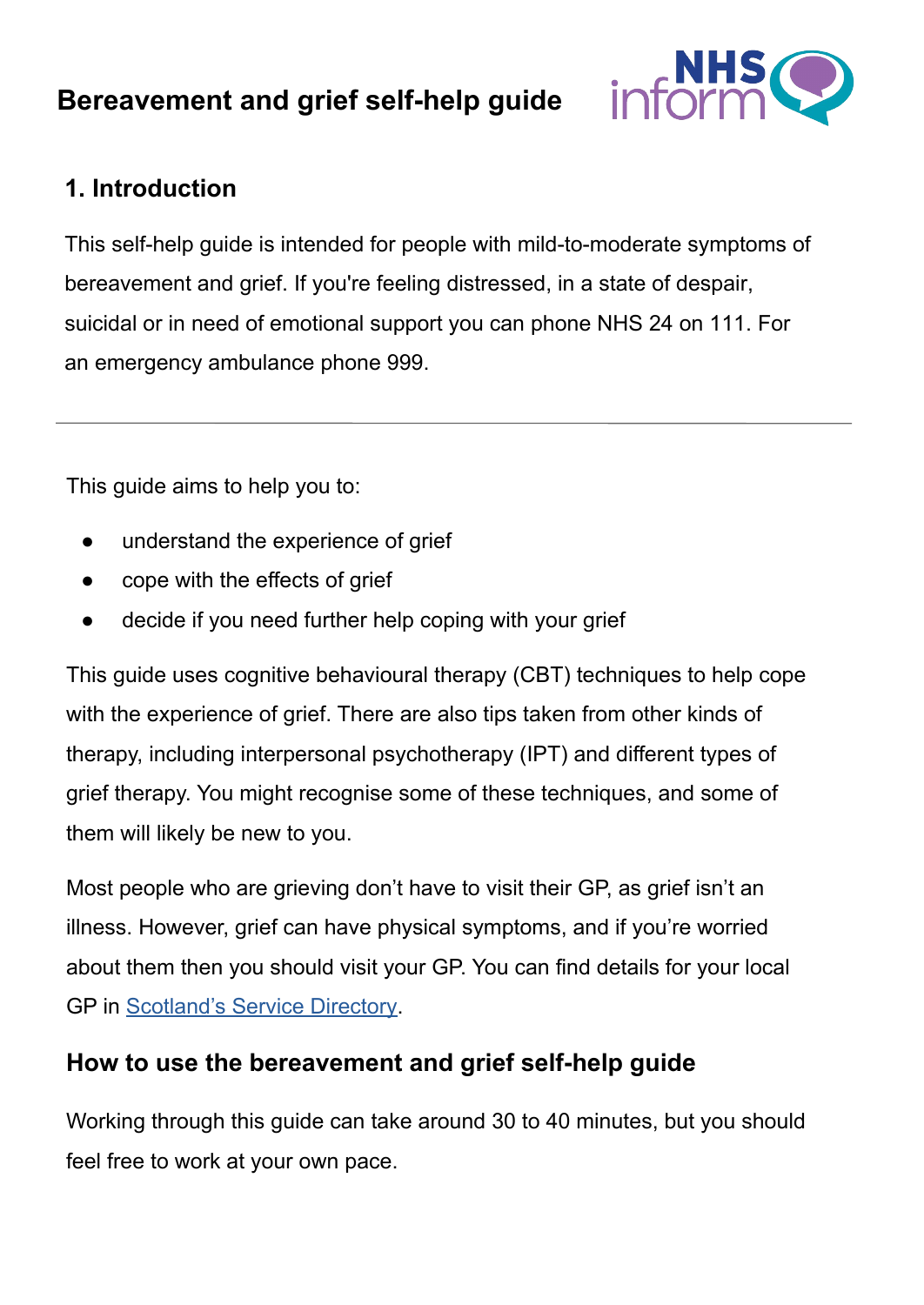To type in a graphic or diary, click or tap the part you'd like to fill in and use your keyboard as usual.

You can save and print this PDF guide on your device at any time.

# **2. Understanding grief**

Grief is a very complex and intensely personal issue, and can affect you in different ways. Losing someone close to you is a highly distressing experience, associated with a range of powerful emotions. There's no 'usual' way to cope – everyone will cope with loss in different ways. It might feel like you're struggling more than you 'should,' but for most people this isn't anything to be concerned about. It doesn't mean that you're 'weak' or need to 'hurry up and get on with things.'

It's important to understand there's no time limit – there's no deadline on feeling better or recovering. You might feel pressured to get back to day-to-day life, and return to dealing with your usual responsibilities, but it's important to take time to deal with your grief.

Grief is a process – you won't feel better all at once, but it will start to get easier as time goes on. You might not realise the process is happening, but you'll normally notice improvement. This is especially hard to remember when grief is fresh – you might feel like you'll never get over the loss, but you will.

As you work through this guide, you'll learn a lot about grief. Hopefully this will help you understand what you're experiencing, and help you to feel better long-term.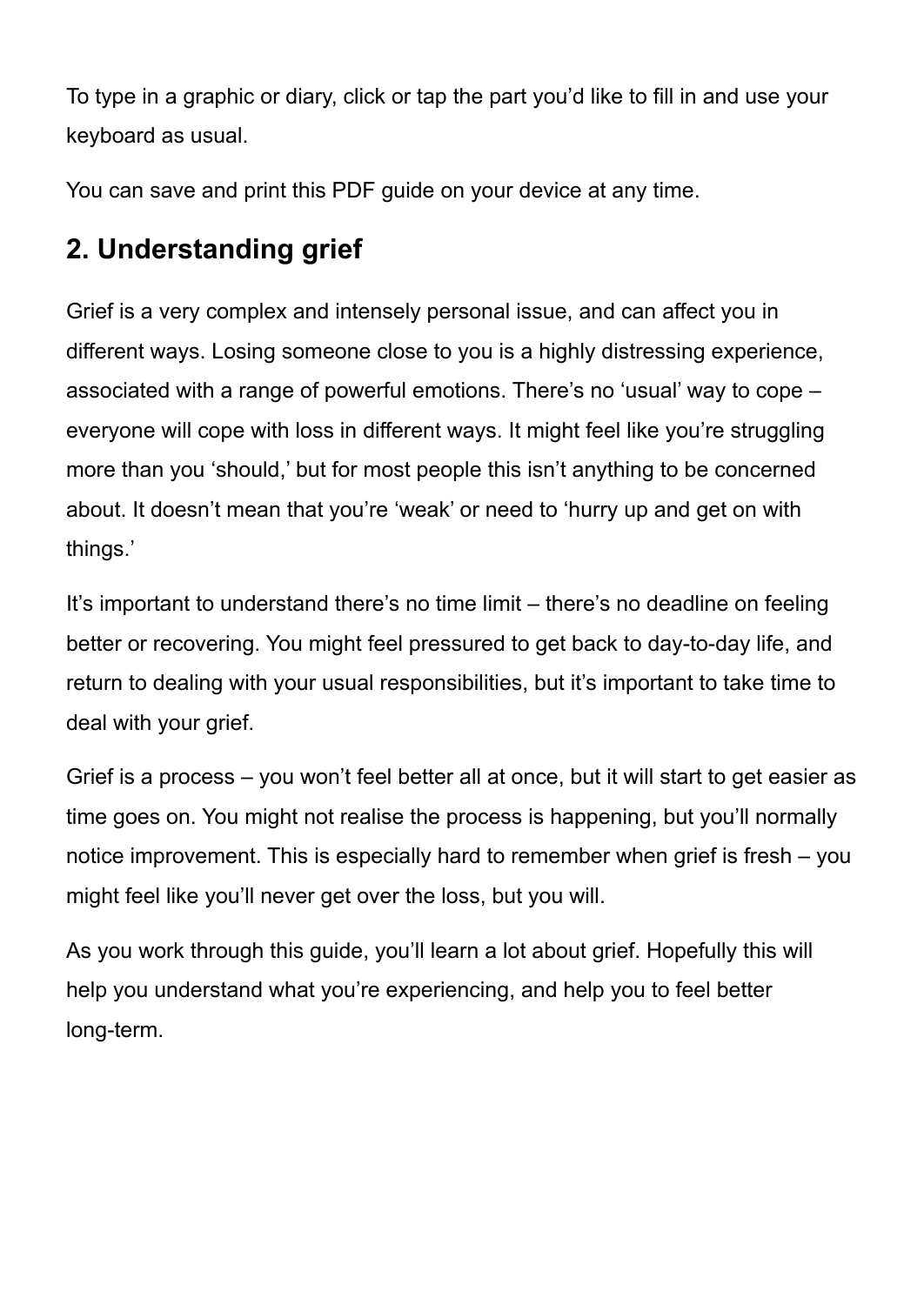# **3. Effects of grief**

Grief can affect your body, mind, and the way you think and behave. These symptoms might be familiar to you.

#### **Grief and your body**

Some people experience physical symptoms as a result of grief. These might include:

- $difficulty$  sleeping  $-$  you might have nightmares, disturbed sleep, or dreams about the person you lost
- [anxiety symptoms](https://www.nhsinform.scot/illnesses-and-conditions/mental-health/anxiety)  you might have panic attacks, feel anxious and scared, or feel shaky
- losing your appetite, or comfort eating
- feeling tired and as if it's too much effort to do anything
- feeling as if there's a weight on your chest

People who are grieving can be more likely to catch infections or develop health problems, because stress makes your body more vulnerable.

If you've lost someone to an illness, you might become concerned about your own health. Some people might even think they have the same condition that affected their loved one, or something similar.

If you're worried about your health, visit your GP and tell them you recently lost someone important to you. They can work out if you're suffering from an illness, or if it's part of your grieving process.

#### **Grief and your emotions**

You may experience a lot of complex emotions in a short time. These can include: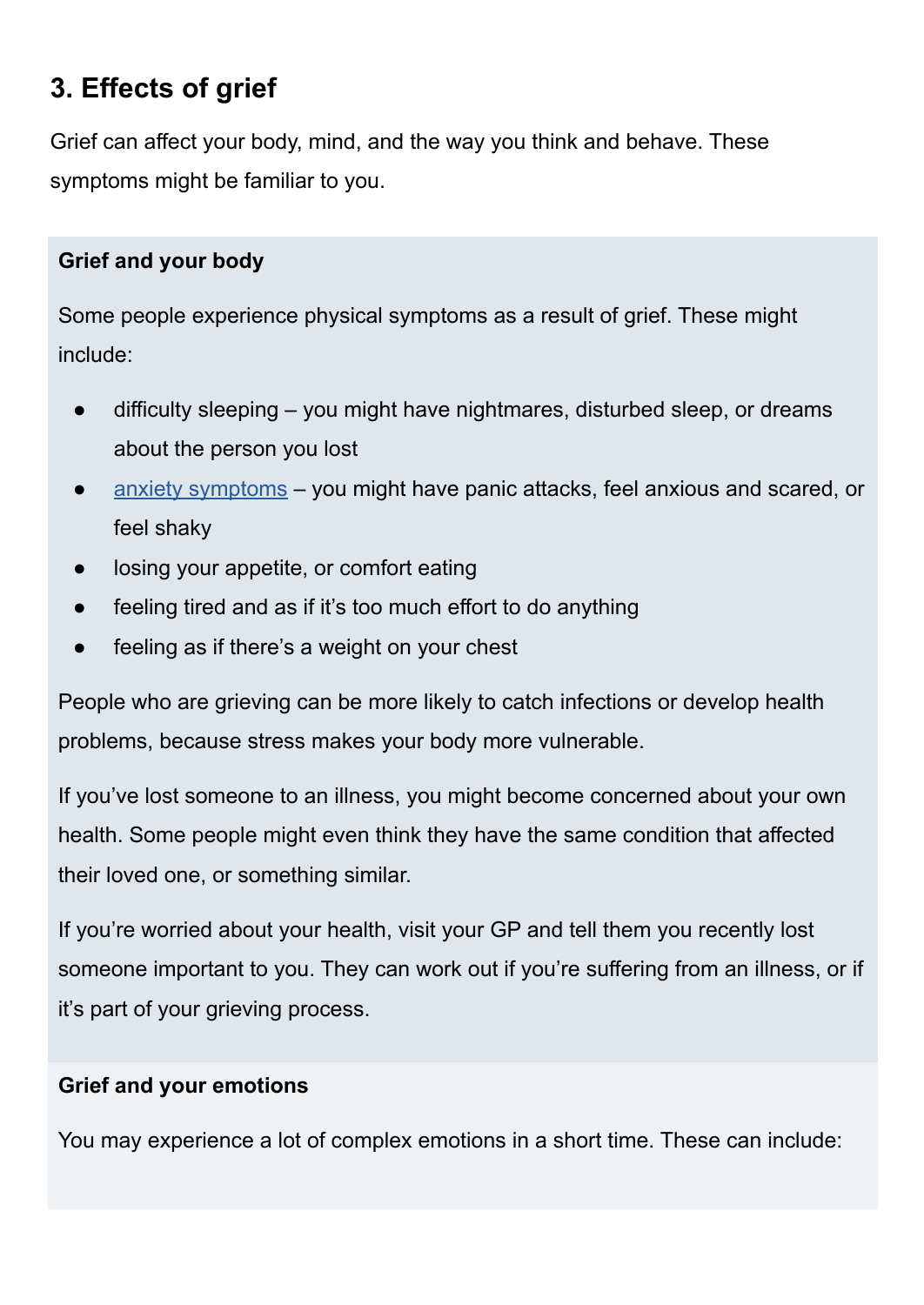- sadness
- anxiety
- feeling tearful

It can be hard to understand the emotions you're experiencing, and it can feel overwhelming.

#### **Grief and your thoughts**

You might have thoughts like this:

- "I should have done more."
- "I should have said that when they were alive."
- "I shouldn't have said that."
- "It's my fault."
- "It's the doctor's fault" sometimes people who are grieving blame someone or something else for the loss.
- "If things had been different they'd still be alive."
- "Why am I still alive when they're dead?"
- "What have I done to deserve this?"

You may also think about the future you might have had with the person, and feel regret and sadness about lost opportunities to spend time with them.

#### **How grief can affect what you do**

When you're grieving, you might:

- avoid going to places that remind you of your loved one, or find it very difficult to be in those places
- become withdrawn, not wanting to go out or see or talk to people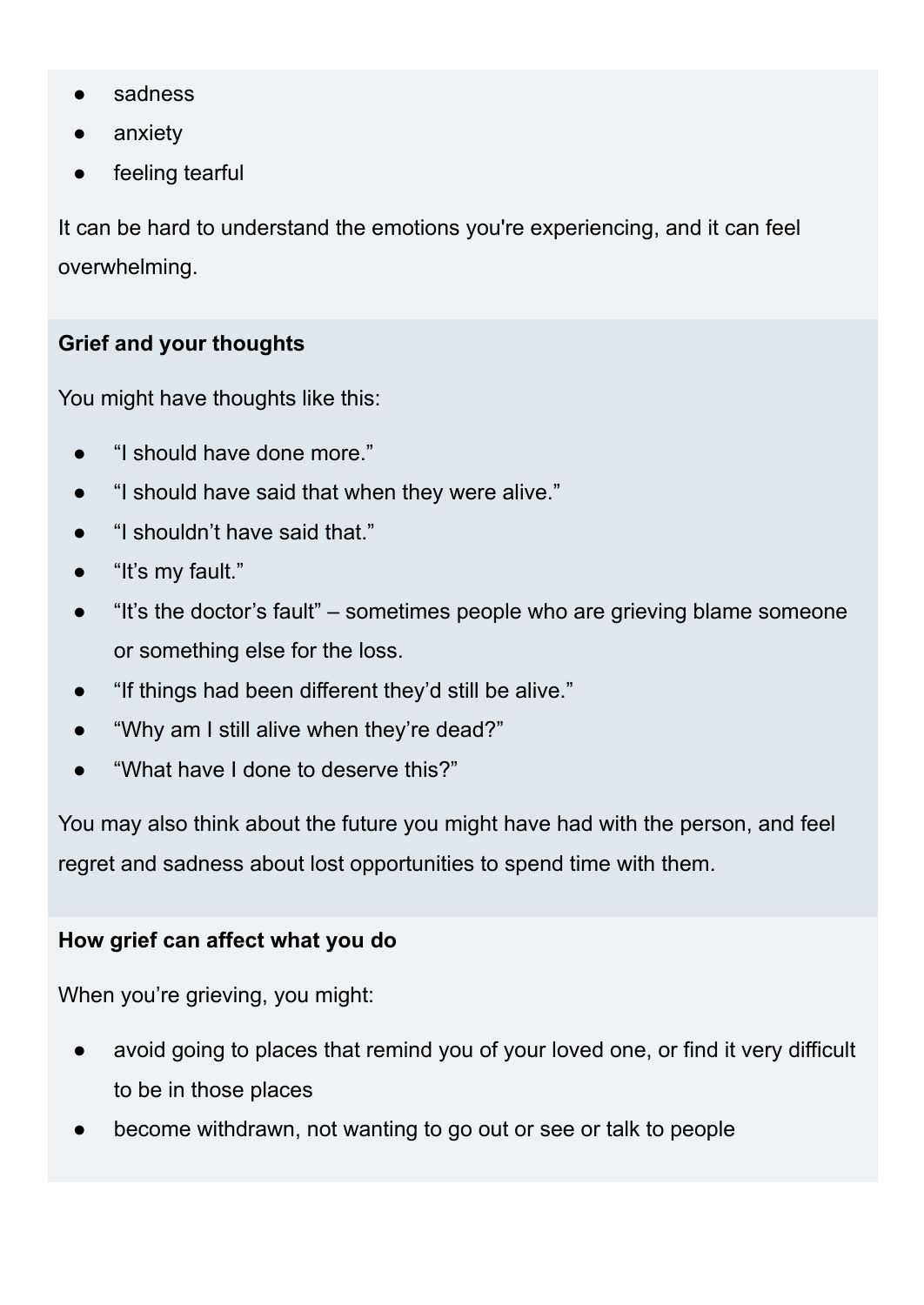- avoid talking about your loved one
- try to avoid thinking about your loved one

#### **How grief can affect relationships with other people**

Grief can have a big effect on how you interact with and feel about other people in your life.

- you might become more irritable and grumpy, and find yourself being rude or offhand with people, or 'snapping' at loved ones
- you might struggle to cope when people say insensitive things, like "they had a good life," or "at least they're not suffering anymore"
- you might feel angry with other people and have trouble keeping in mind that most people are trying to make you feel better, even if they say the wrong thing
- you might find it too difficult to speak to people at times
- people who don't know you've been through a loss might say things that upset you – it can be hard to remember that they don't know your circumstances, and they aren't trying to hurt you
- when you're grieving your feelings can be very 'raw'  $-$  it can be much easier for people to accidentally hurt you

Grief can put a strain on existing relationships, especially if they were difficult to begin with or those people are also grieving the same loss in their own way. There's more information on managing relationships with people close to you later on in the guide.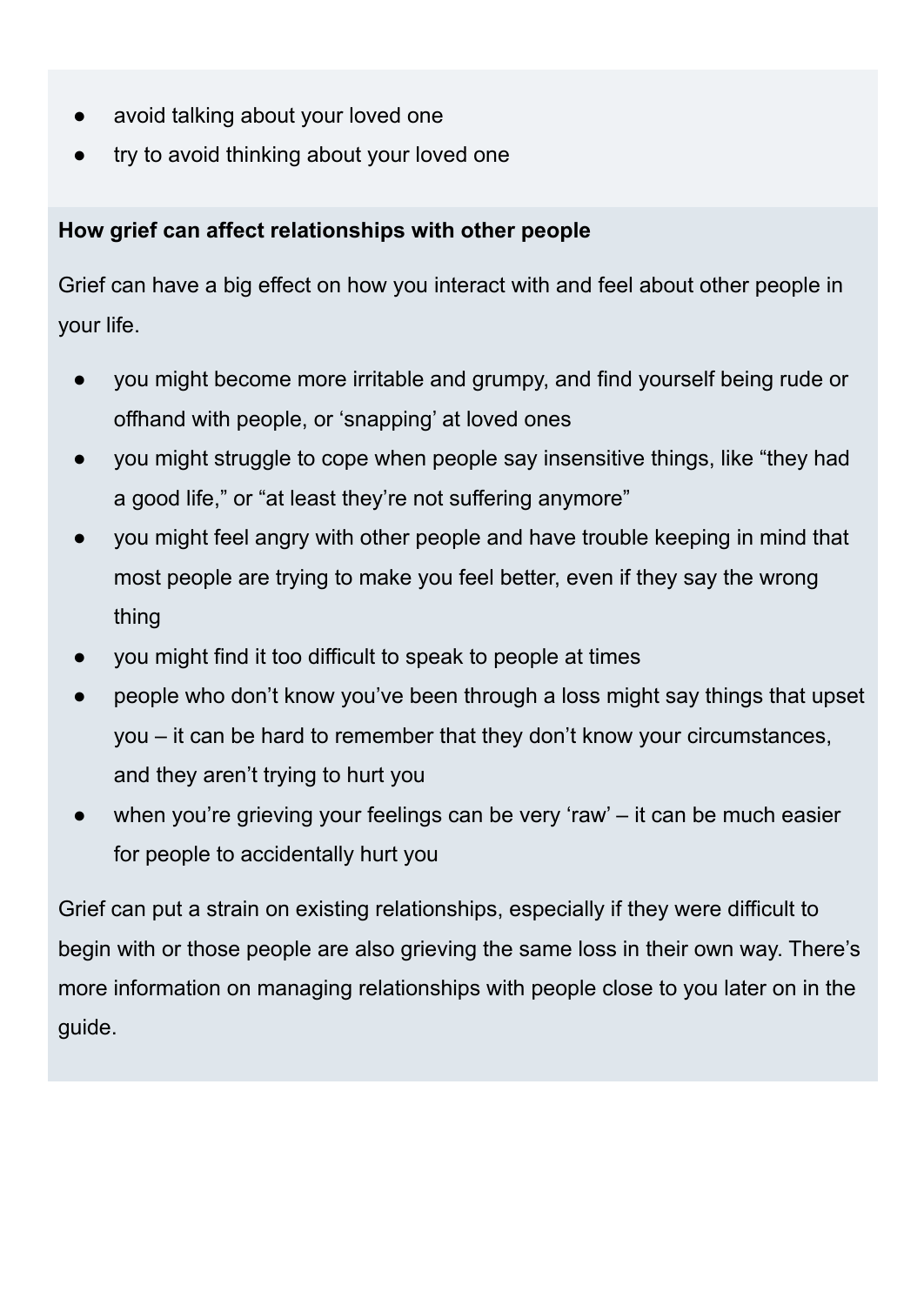# **4. Your feelings of grief – Activity 1**

The things you think and feel when dealing with grief, and the methods you use to try to feel better, can actually make it harder to move forward and find it easier to cope. Use the table below to write about how you've been feeling so far, and how you've been dealing with your grief. Filling this in helps you see how your emotions, thoughts, physical symptoms and coping methods are all linked, and can all affect each other.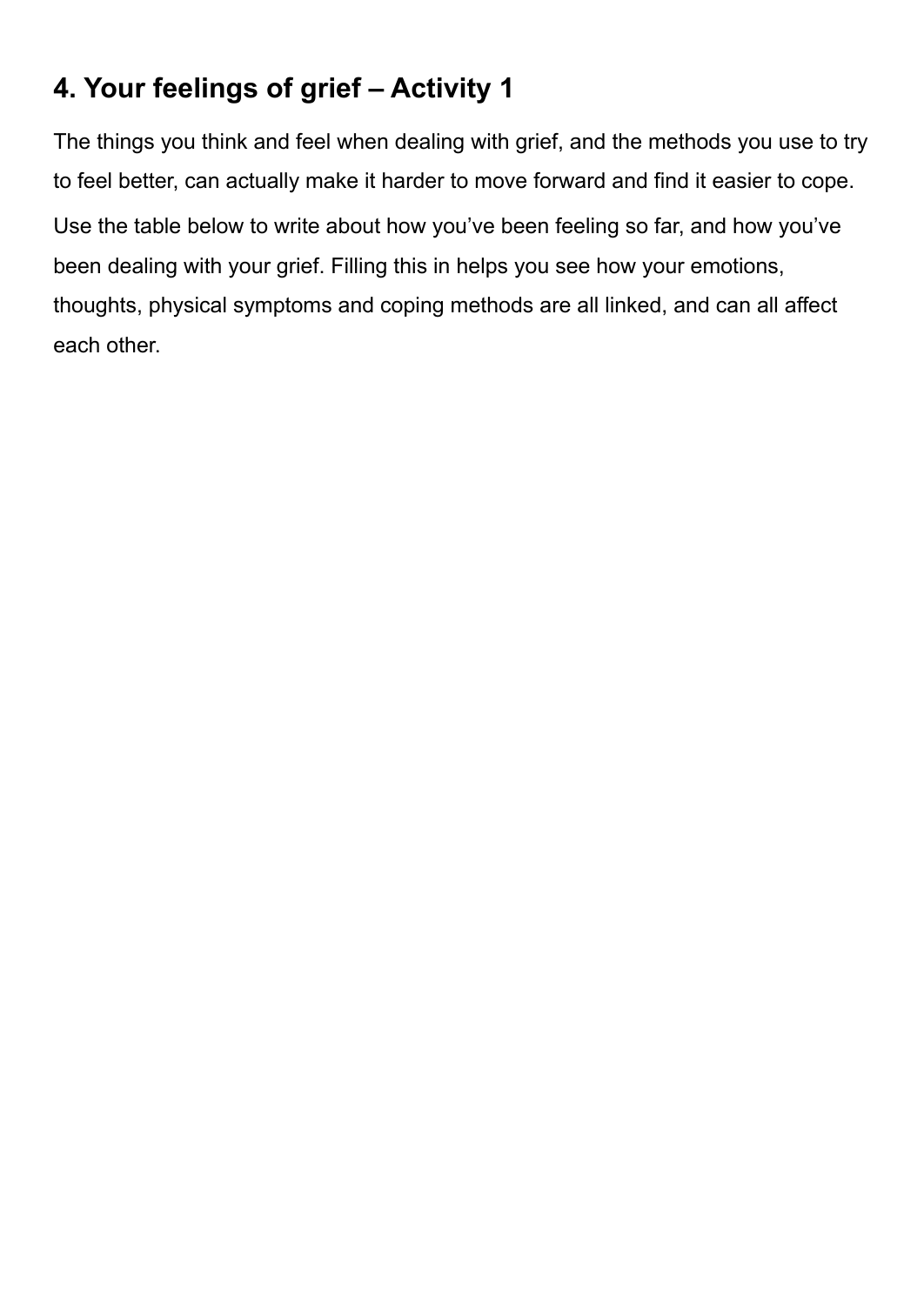**Describe your situation. You could write about who you lost, and how long ago it happened.**

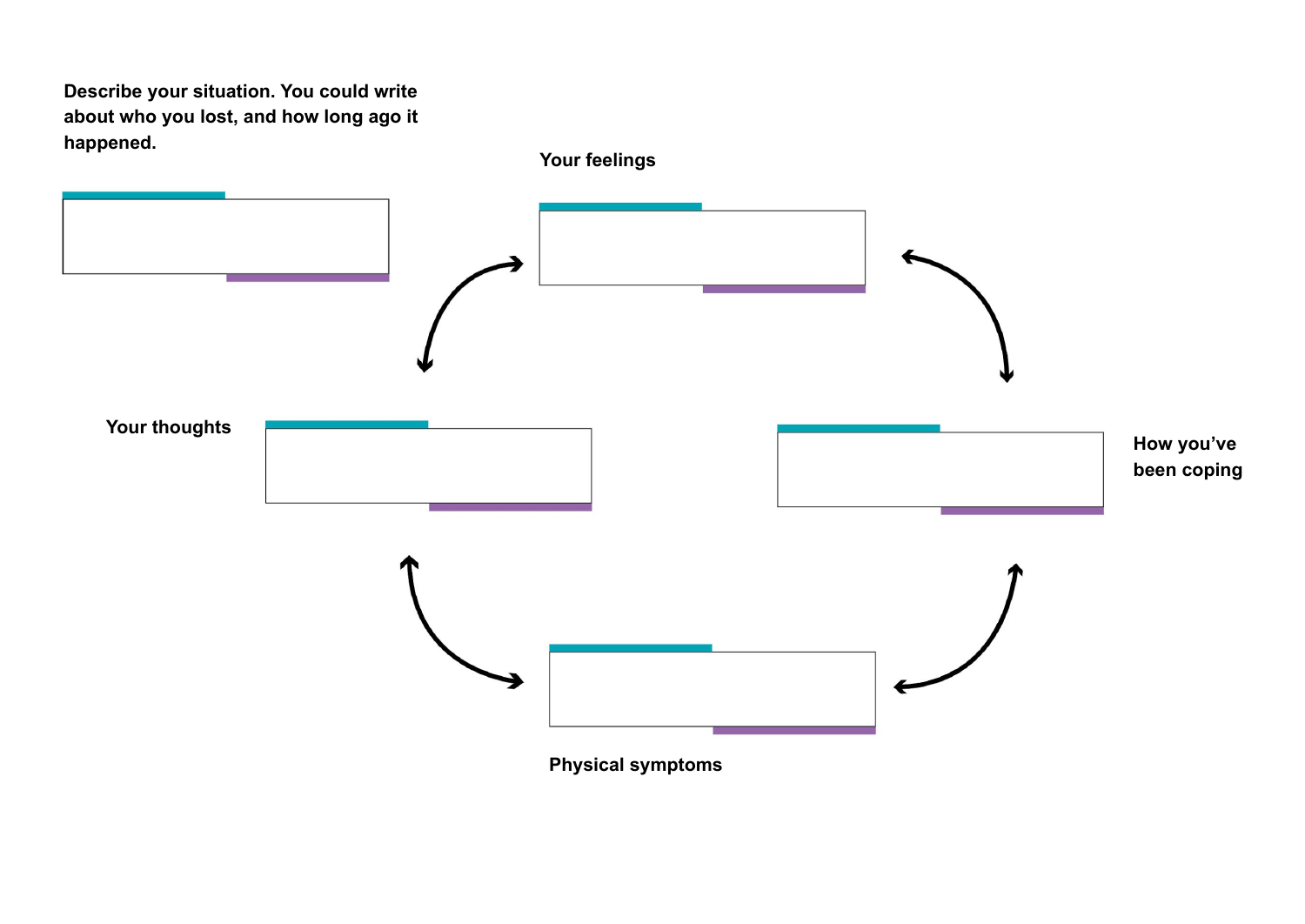# **5. Am I experiencing complicated grief?**

Complicated grief is when the grieving process doesn't move forward. You can find yourself 'stuck' – maybe unable to feel sad or cry at all, or possibly too sad to manage day-to-day life. All of these things can happen with uncomplicated grief, but with complicated grief the feelings are more intense. The grief can go on for a longer period of time, and can make it difficult to do things like work, interact with people, or look after your family and home life.

If you've experienced mental health problems in the past, such as [depression](https://www.nhsinform.scot/illnesses-and-conditions/mental-health/depression/) or [anxiety,](https://www.nhsinform.scot/illnesses-and-conditions/mental-health/anxiety/) this could make you more vulnerable to complicated grief.

## **How complicated grief can affect you**

- you might feel unable to go back to work or study after your compassionate leave is over
- you might feel like you aren't actually grieving maybe you aren't crying, or don't feel sad
- you might feel like the grief has been too bad for too long  $-$  as if the intense feelings of sadness should have passed by now, but they haven't
- you're unable to manage day-to-day life simple tasks can feel overwhelming, especially after the loss has 'sunk in' and started to feel 'real' to you

Even if you were able to manage things like planning the funeral, you could still have these difficulties further along in the grieving process. How you feel immediately after a loss can be very different to how you feel in the following weeks and months.

Talking to a professional will help you tell the difference between normal and complicated grief. Talk to your GP, or phone [Cruse.](http://www.crusescotland.org.uk/)

If you're in touch with a health professional or having grief counselling already, they can help you work out if it's complicated grief or not.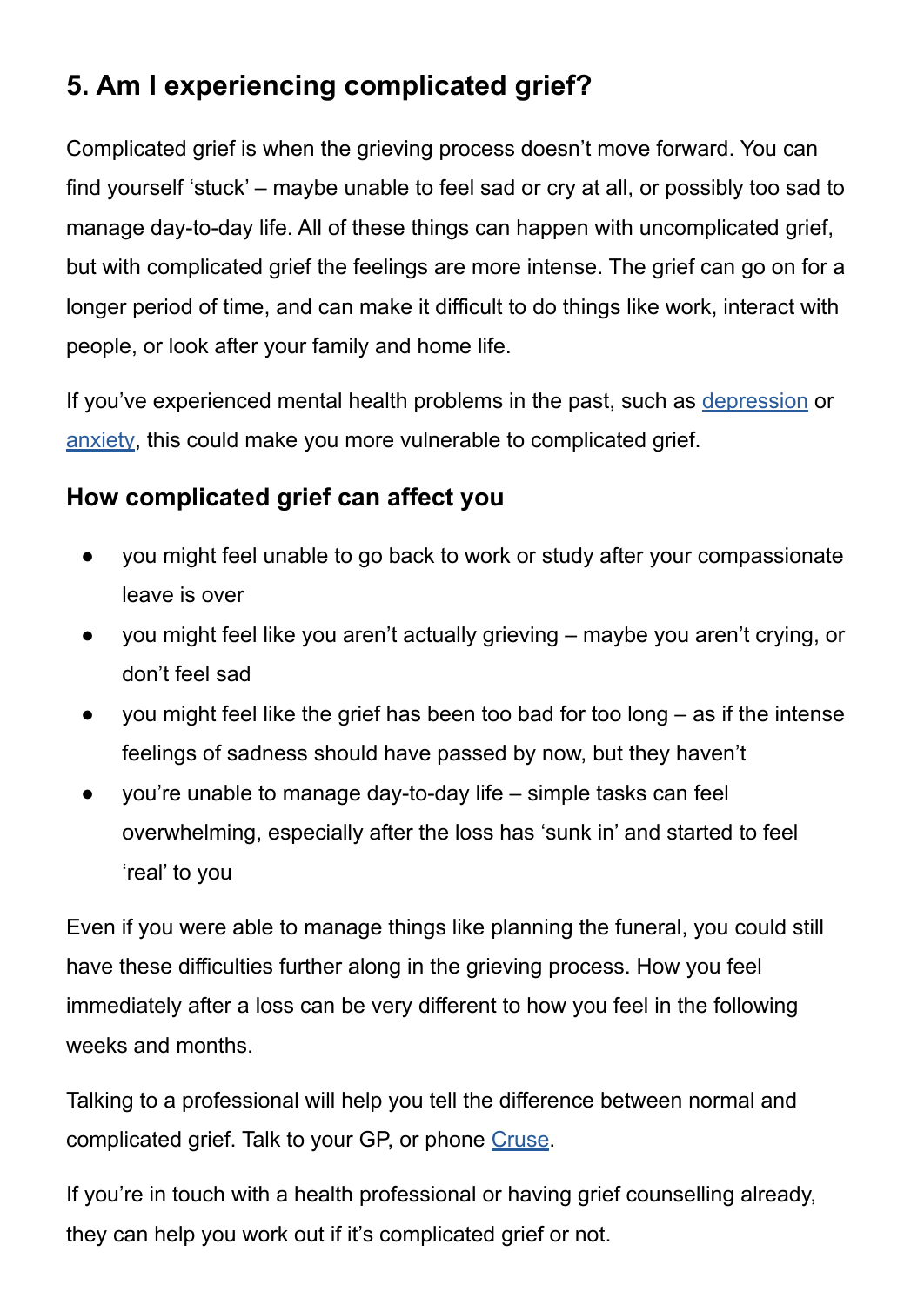# **6. Losing a partner**

Losing a partner creates unique challenges when it comes to learning to live without them. Coping with household tasks that your partner used to do, or responsibilities that they used to handle, can feel overwhelming.

In addition to the above issues, which often arise in the weeks and months following a loss, the practicalities of arranging a funeral and potentially accommodating relatives and friends in your home can be very difficult.

In order to cope with these challenges, it's important to do these things:

## **Take care of yourself**

Many people, after losing a partner, start skipping meals and can neglect their overall health. This is particularly true if your partner was the person who looked after your wellbeing (for example, by suggesting you make doctor's appointments). Try to plan regular mealtimes, and make plans to eat out with friends and loved ones when you can if it feels upsetting to cook for one person instead of two.

It can be helpful to plan out your days a little in advance, so your days have more structure and you have enjoyable things to look forward to and time to mentally prepare for less pleasant activities.

You can use a planner to help you with this.

In your planner, you could include:

- things you need to do, like visit the doctor or go shopping for food
- things you'd enjoy doing, like spending time with loved ones
- things you do regularly, like engage in a hobby
- one-off events that will be enjoyable, like going to see a film that's coming out this week

Try to complete a plan for a few days. You don't have to fill in every space, or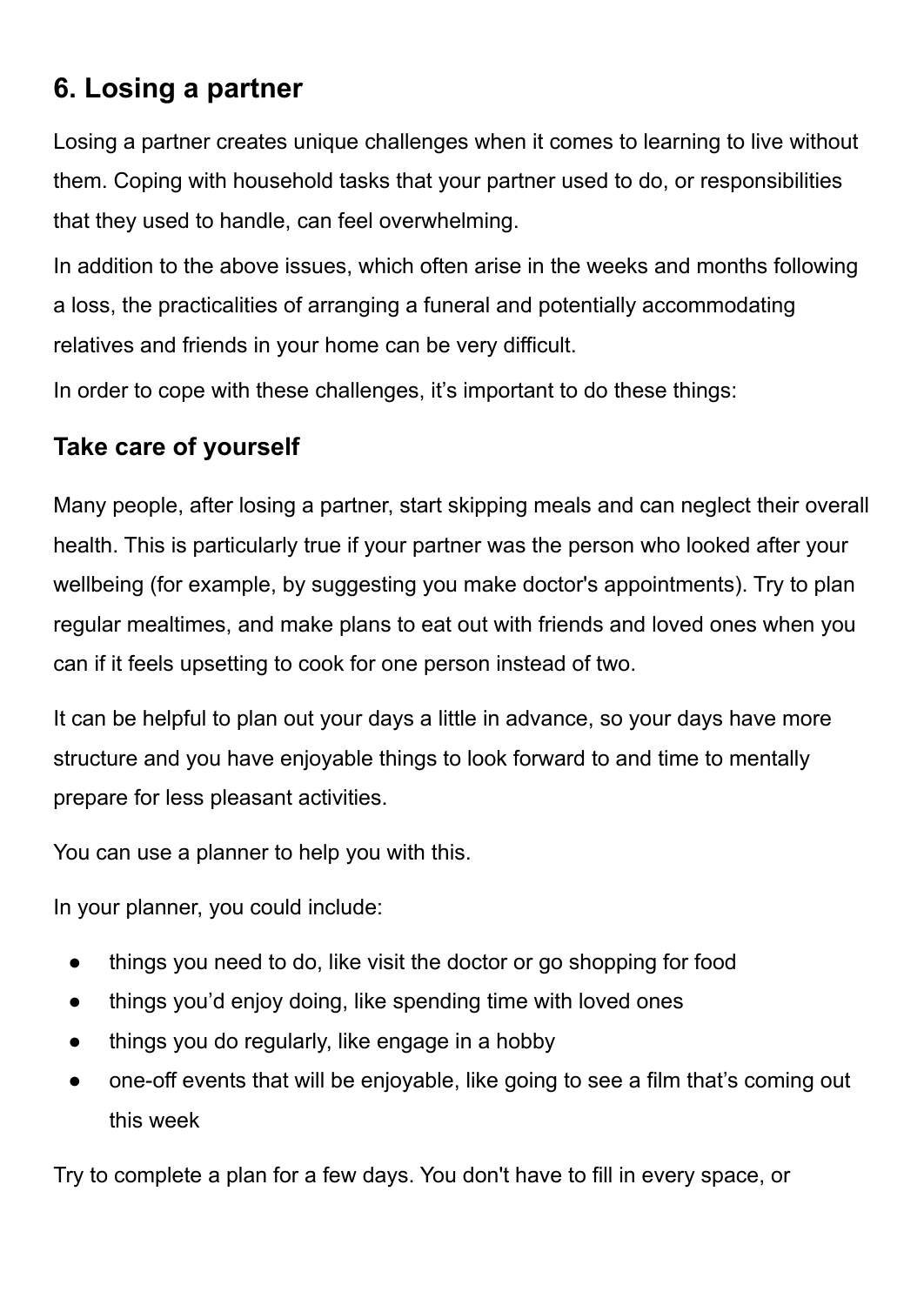complete it all at once. The planner can be quite flexible – it's okay for plans to change. Remember to set aside some time to relax and unwind – don't feel like you have to fill every hour of the day.

You'll find a planner to fill out below. If you save this file after filling out the boxes, you'll be able to go back and review the planner later.

Please note: if you use an iPhone, the only way to edit the planner is by using a PDF app on your device.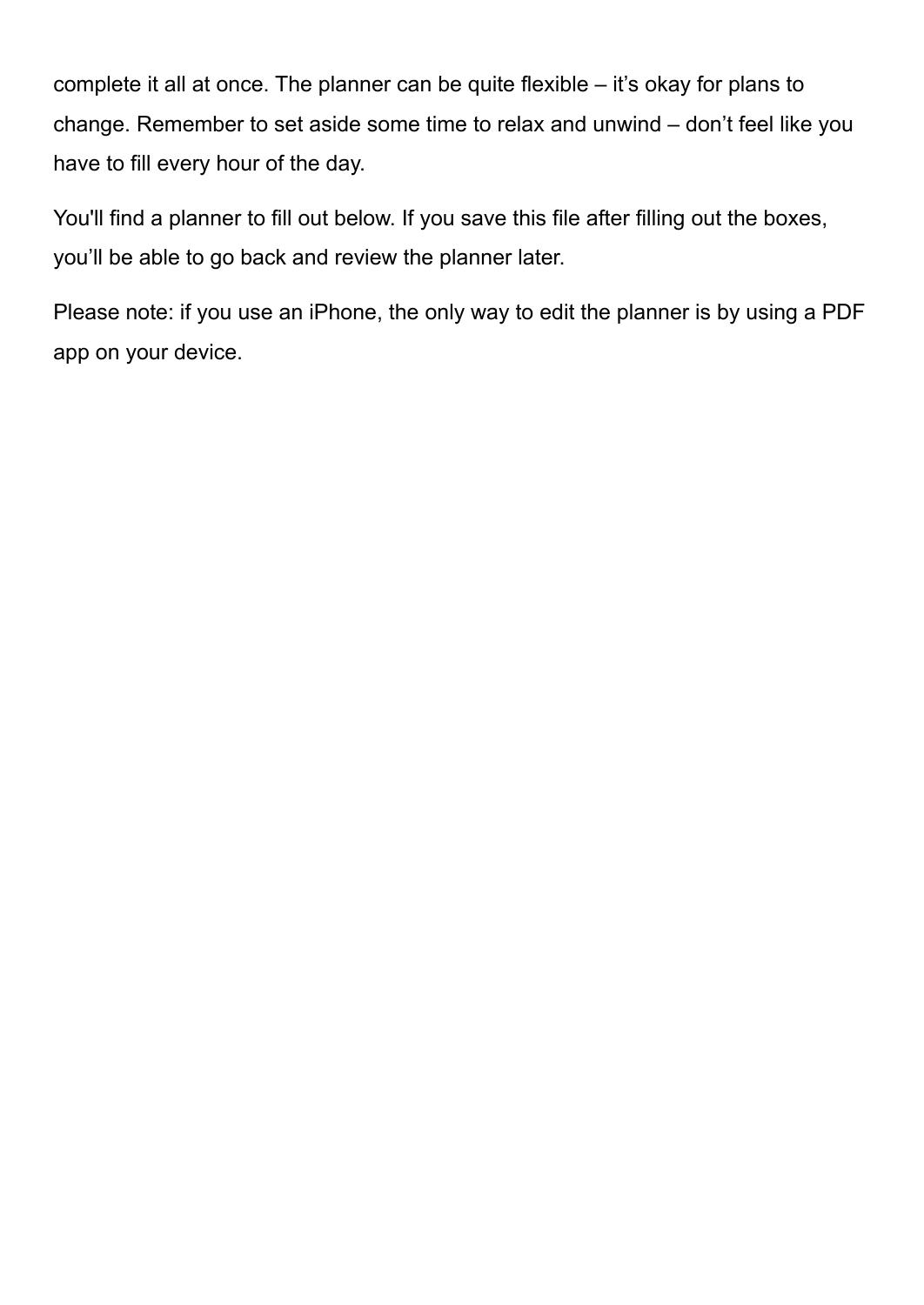|                | Day 1 | Day 2 | Day 3 |
|----------------|-------|-------|-------|
| <b>Morning</b> |       |       |       |
| Afternoon      |       |       |       |
| <b>Evening</b> |       |       |       |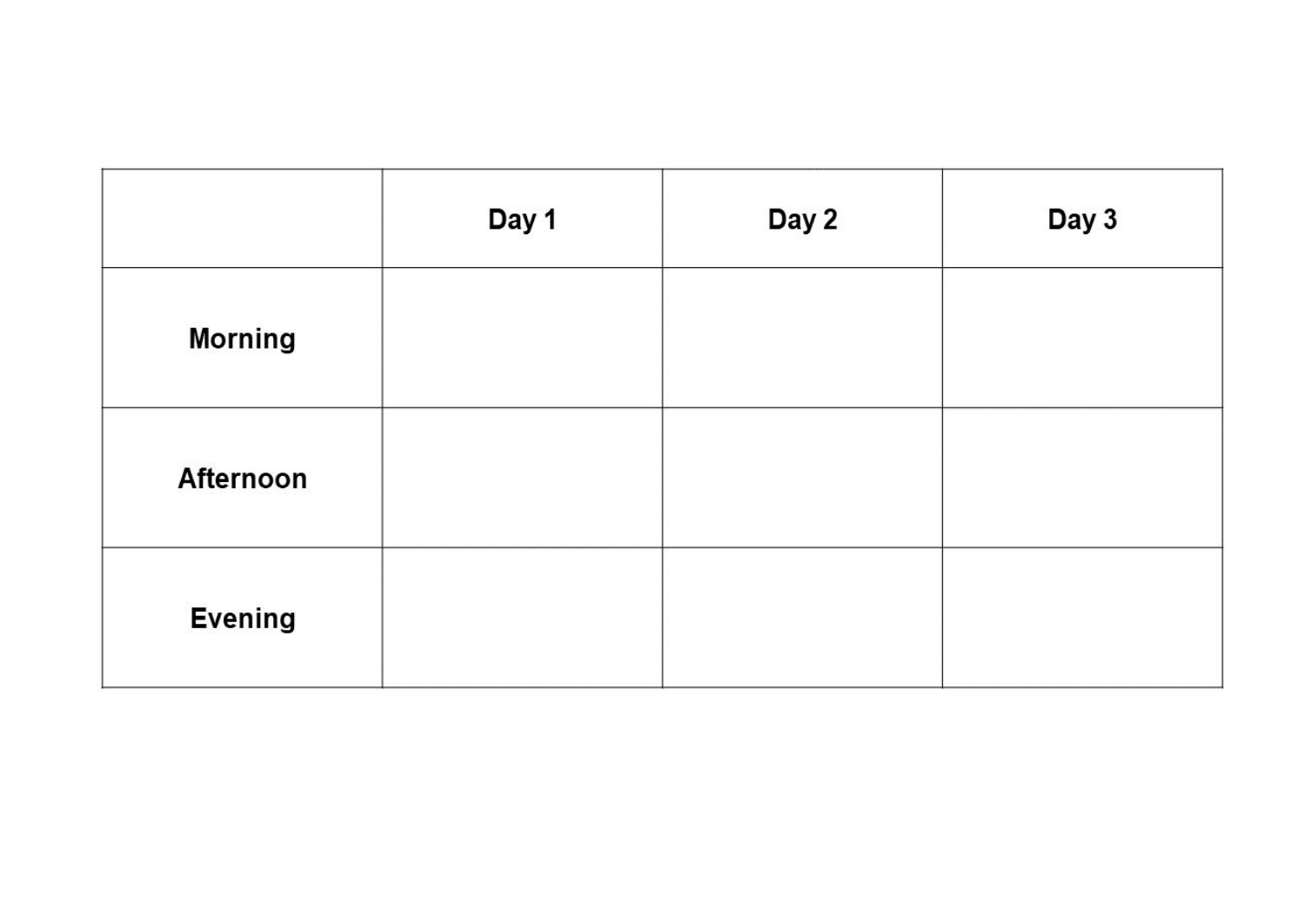## **Stay occupied**

While it's important to work through grief, rather than try to ignore your feelings, it's helpful to focus on other things from time to time. After the initial activity of the funeral and any legal matters, you might feel like there's too much time on your hands. Alternatively, you might feel like all your time is now spent taking care of day-to-day tasks that were previously shared with your partner.

It might be some time before you feel ready for this, but taking time for yourself is very helpful when it comes to healing from grief – it helps you to move into this next phase of your life with a sense of purpose. If you can, look into new hobbies or activities, or try spending more time with friends. Even going to the cinema or spending an hour reading a book can be very helpful, and give your mind a rest from the negative feelings and thoughts you've been coping with.

Filling out the planner above will help you stay occupied in a healthy way while still leaving time to process your grief.

## **Reach out**

Many people worry about asking for help after the loss of a partner – they worry about 'being a bother' and inconveniencing people. However, your loved ones will likely want to help you, and it's very reassuring to know someone you care about will ask for help when needed.

Don't be afraid to reach out to your friends, neighbours, and family and tell them what you need, even if it's just a chat. Suggesting to people how they could help you could also be helpful for them, as it can be hard to know what to say or do when someone close to you is dealing with a loss.

If you haven't already got a mobile phone, it would be a good idea to get one and trade numbers with family members so they can reach you at any time. It can also be easier to text than call if you're discussing difficult feelings.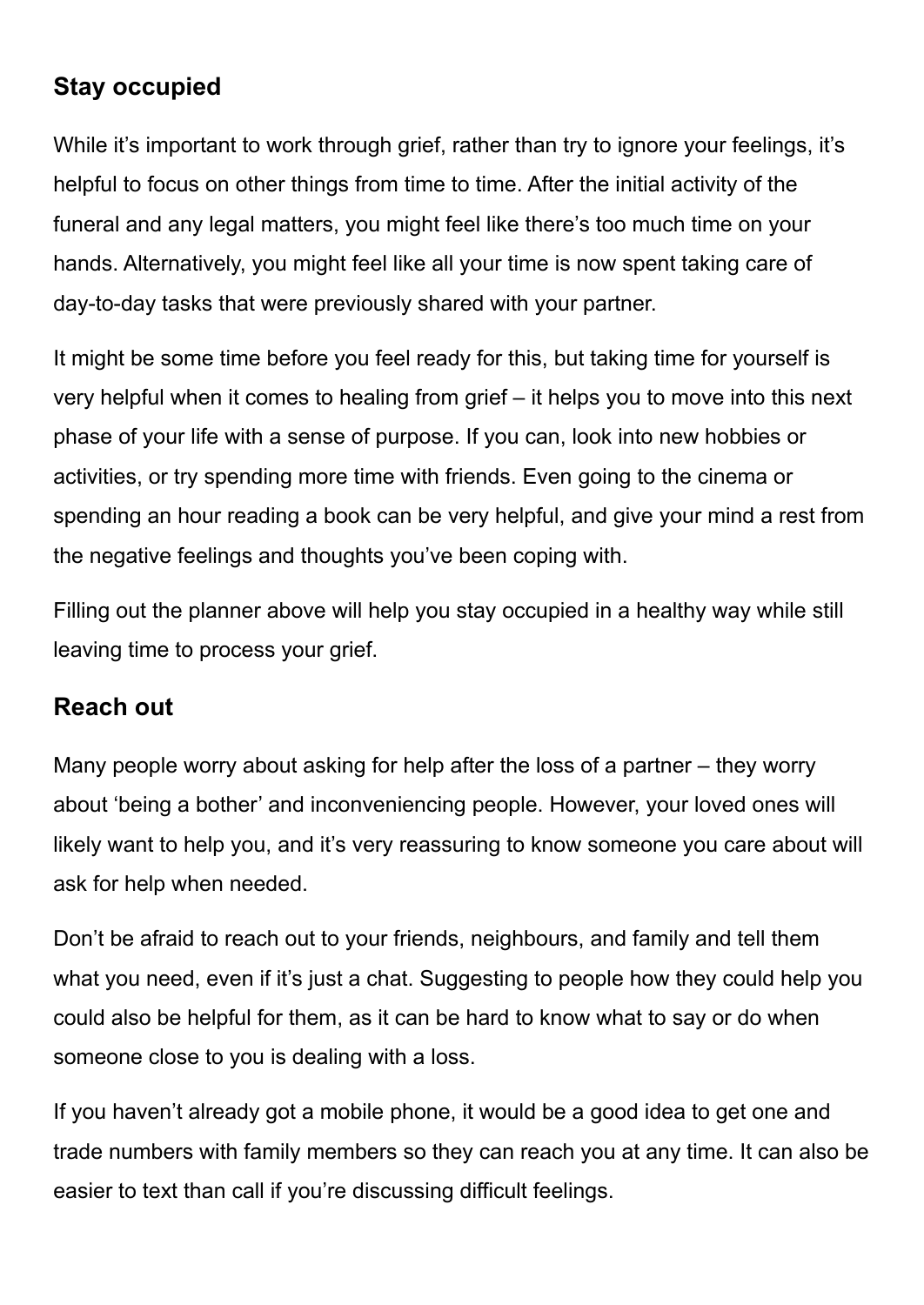If your relative or friend has lost their partner, it could be helpful to stay in contact with them and offer to help with daily tasks they could be struggling with. If you feel able to, let your loved one know you're happy to help them, and they can reach out to you when needed.

#### **Talk about closeness**

After the loss of a partner, it can be hard to talk about the loss of intimacy – not just in terms of sex, but also in terms of physical contact like hugs, kisses, and bed sharing.

Many people are embarrassed to discuss this issue, but the loss of intimacy and physical contact is very real. You shouldn't try to avoid thinking or talking about it, as these feelings can be a normal part of grief.

You may feel more comfortable discussing this element of loss with a professional, like a counsellor, than a loved one.

## **Resources for people who've lost a partner**

Cruse Scotland is a charity that offers counselling and support to anyone who's experienced a bereavement. You can phone them on 0845 600 2227. The Cruse phoneline is open:

- Monday: 10am-8pm
- Tuesday: 10am-8pm
- Wednesday: 10am-8pm
- Thursday: 10am-8pm
- Friday: 10am-4pm

You can also reach Cruse using webchat. The webchat service is available:

- Thursday: 10am-1pm
- Saturday: 2pm-5pm

#### [Visit the Cruse Scotland website](http://www.crusescotland.org.uk/)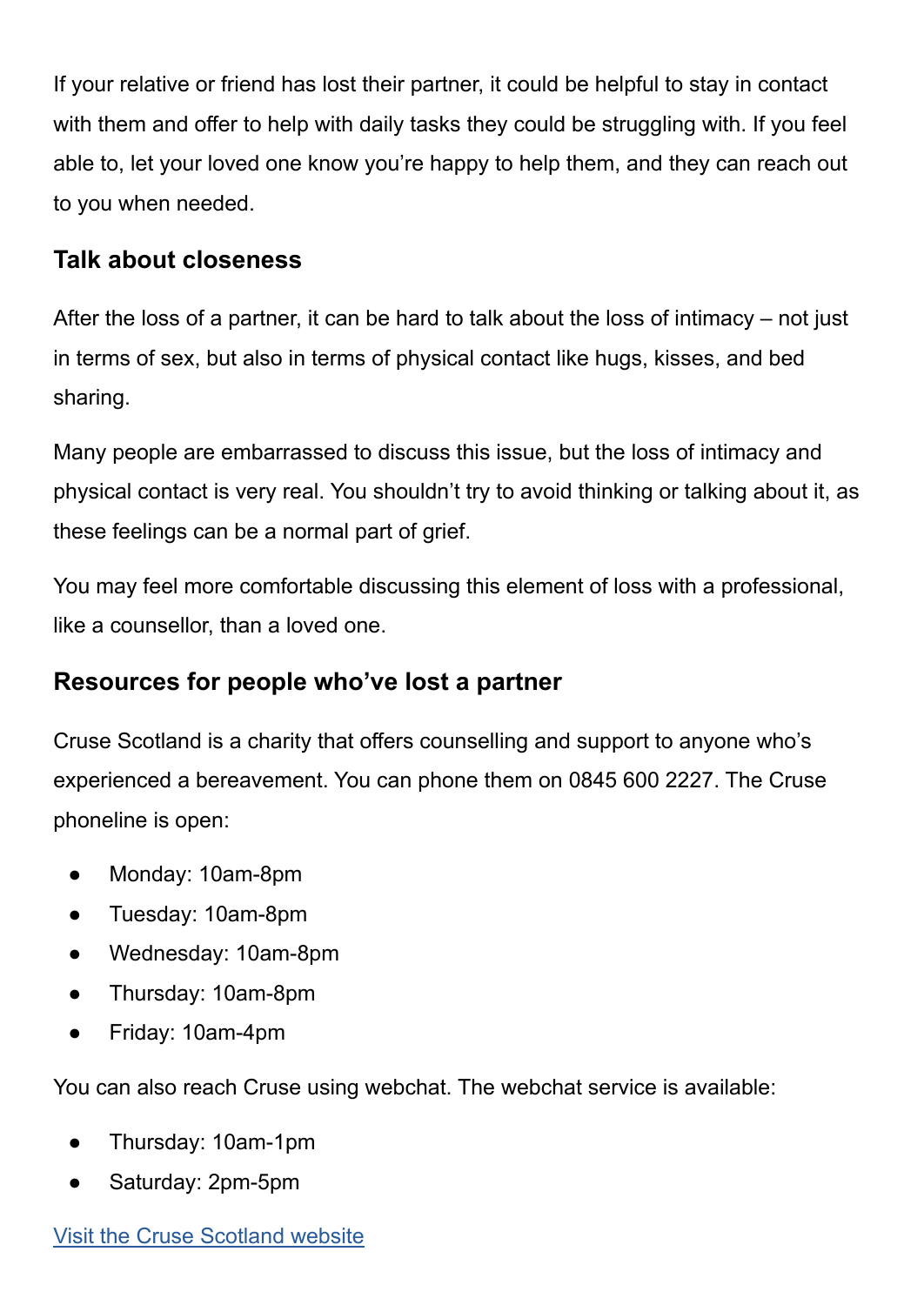# **7. Losing a parent**

Losing a parent, whatever your relationship with them was like, is painful and distressing at any age. Even if you were expecting the loss, it's still very difficult to cope with.

The loss of a person who's known you for your entire life can make you feel as if part of your identity has gone. You may find yourself feeling insecure, and possibly experiencing the type of fear and confusion you felt when you were a child.

You might also feel as if part of your personal history has been lost, as a person who knew a great deal about you has passed. You may also feel as if part of your family history, and a significant connection to your family, has been lost.

A bereavement like this can be especially challenging if you've been caring for your parent – you might feel as if you've lost purpose. You could find yourself struggling to manage the spare time that's left in your day after funeral arrangements and legal matters are finished.

If you have children, explaining the loss of a grandparent can be very upsetting and difficult for everyone involved. Very young children in particular may be unable to understand, and handling your own grief and theirs at the same time is a lot for anyone to cope with.

Your relationship with siblings and surviving parents can also be challenged – at a time when emotions are high, and issues like caring responsibilities or wills might already have caused conflict, it's easy for arguments to happen.

If you're coping with some or all of these challenges, these things could help:

#### **Remember it's okay to be upset**

Many people who lose their parents late in life feel like they shouldn't be as upset as they are, or shouldn't have feelings that remind them of childhood, because it's 'normal' to lose a parent at that age. You might feel that it's childish to be severely affected by the loss of a parent. However, this isn't the case.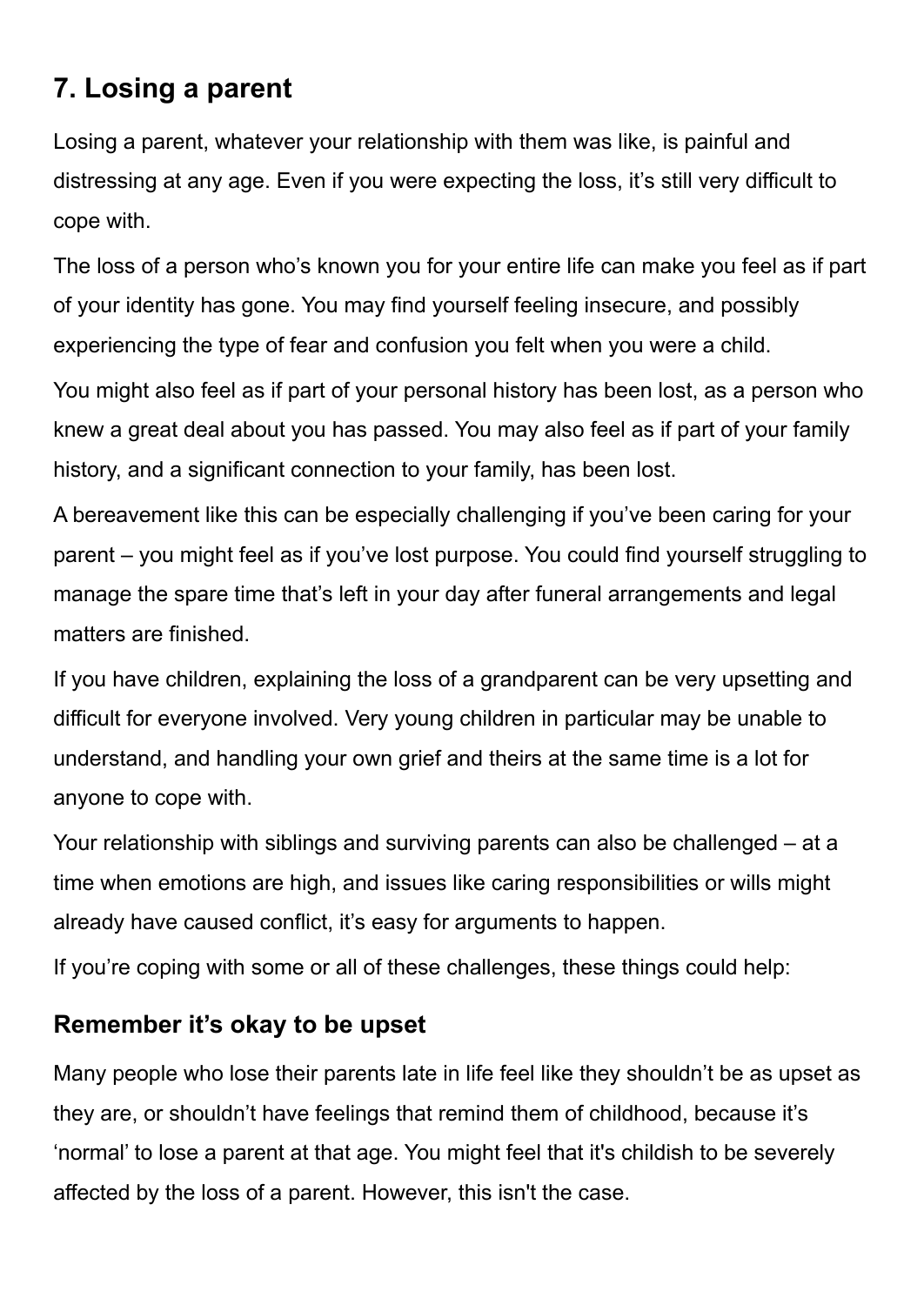Many people who lose their parents late in life feel like they shouldn't be as upset as they are, or shouldn't have feelings that remind them of childhood, because it's 'normal' to lose a parent at that age. You might feel that it's childish to be severely affected by the loss of a parent. However, this isn't the case.

It's normal to feel lost or vulnerable after losing a parent, so it's important to give yourself permission to feel that way. Don't feel like there's anything wrong with crying or taking some time for yourself if you need to.

Talk about your memories of your parent with loved ones, and share stories with people who also knew and cared about them. This will help you to remember that their influence on you is still there, and you're still the same person, even if your role in your family has changed slightly.

## **Stay occupied**

While it's important to work through grief, rather than try to ignore your feelings, it's helpful to focus on other things from time to time. As mentioned above, if you were acting as a carer for your parent, you might feel like there's now too much time on your hands.

It might take some time to feel ready for this, but taking time for yourself is very helpful when it comes to healing from grief – staying occupied makes intense feelings more manageable. If you can, look into new hobbies or activities, or try spending more time with friends. Even going to the cinema or spending an hour reading a book can be very helpful, and give your mind a rest from the negative feelings and thoughts you've been coping with.

It can be helpful to plan out your days a little in advance, so you have enjoyable things to look forward to and time to mentally prepare for less pleasant activities. You can use a planner to help you with this.

In your planner, you could include:

things you need to do, like visit the doctor or go shopping for food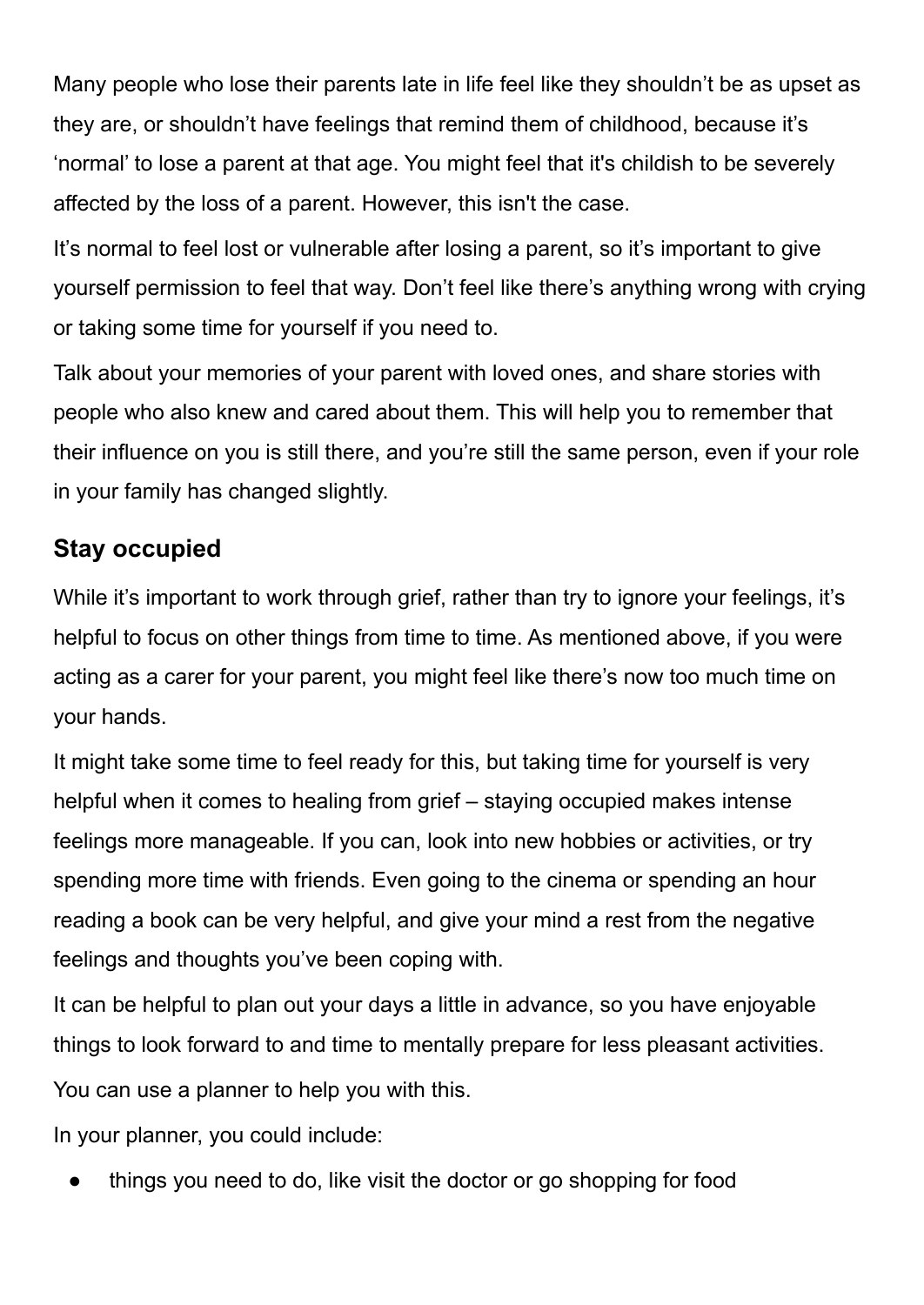- things you'd enjoy doing, like spending time with loved ones
- things you do regularly, like engage in a hobby
- one-off events that will be enjoyable, like going to see a film that's coming out this week

Try to complete a plan for a few days. You don't have to fill in every space, or complete it all at once. The planner can be quite flexible – it's okay for plans to change. Remember to set aside some time to relax and unwind – don't feel like you have to fill every hour of the day.

You'll find a planner to fill out below. If you save this file after filling out the boxes, you'll be able to go back and review the planner later.

Please note: if you use an iPhone, the only way to edit the planner is by using a PDF app on your device.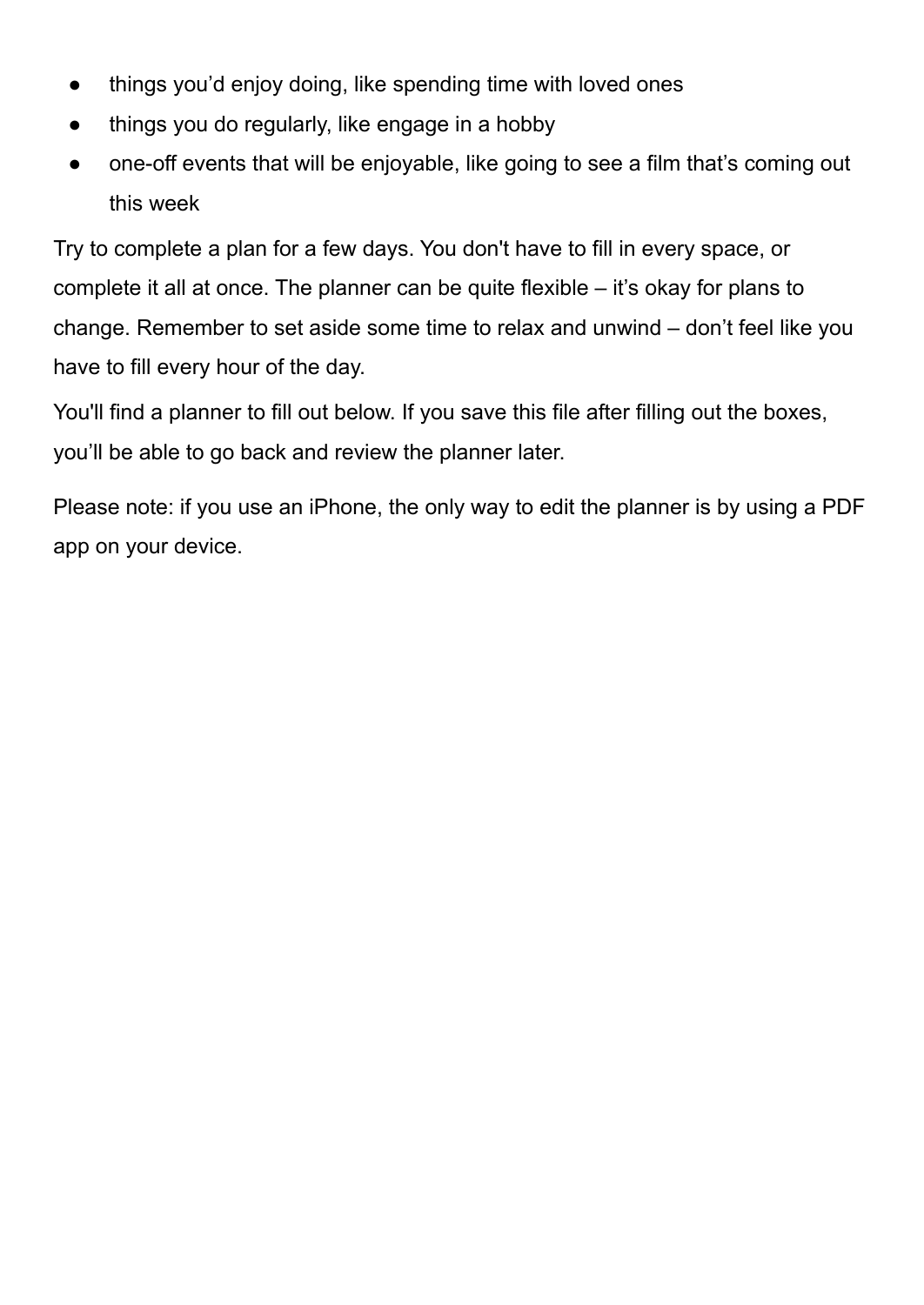|                | Day 1 | Day 2 | Day 3 |
|----------------|-------|-------|-------|
| <b>Morning</b> |       |       |       |
| Afternoon      |       |       |       |
| <b>Evening</b> |       |       |       |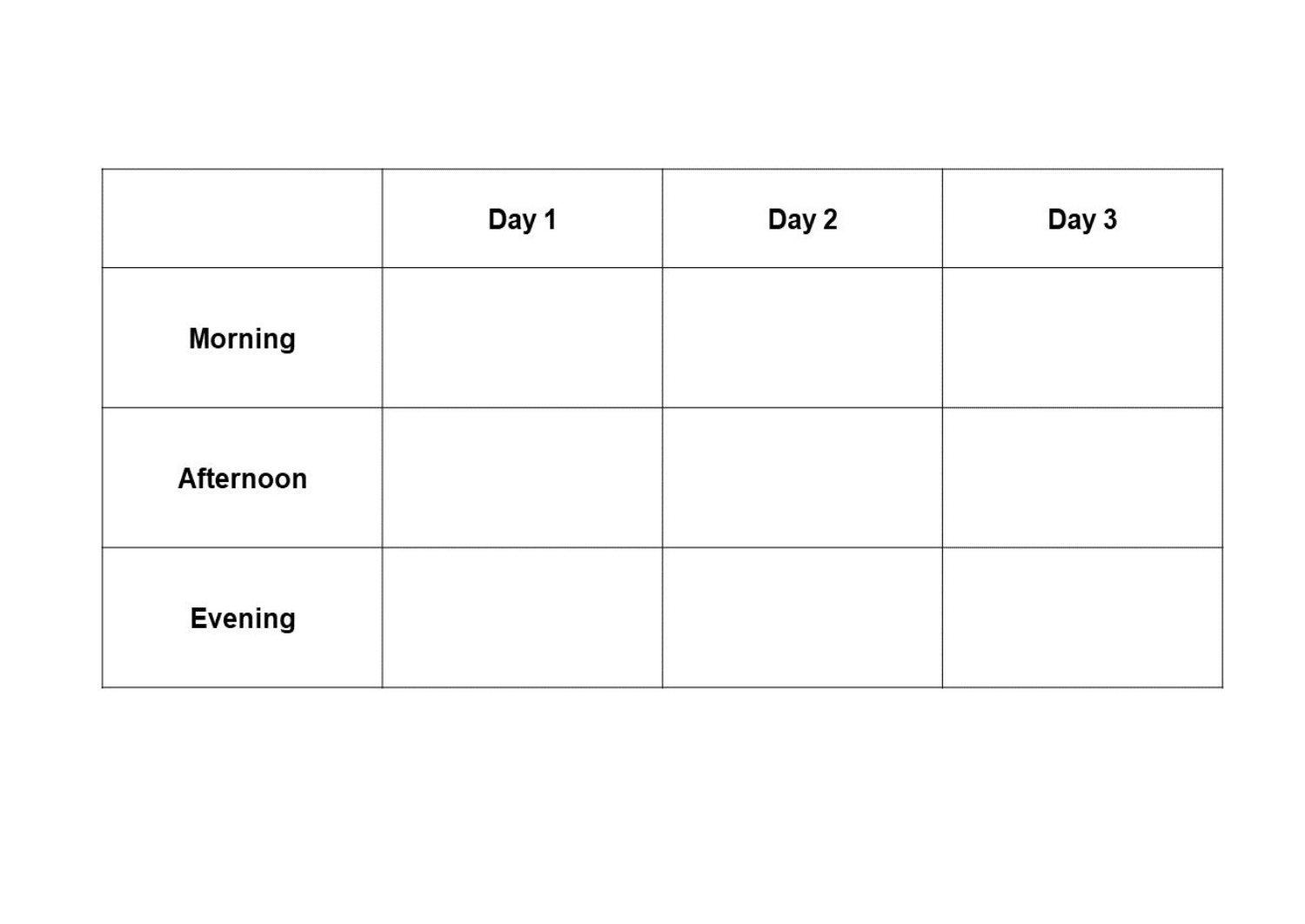## **Reach out**

A lot of people worry about reaching out for help after they've lost a parent. However, your loved ones will likely want to help you, and it's very reassuring to know someone you care about will ask for help when needed. Often people don't know what to do for someone who's lost a parent, so it's helpful for everyone if you're able to tell your loved ones what you need and how they can support you.

If you aren't able to get out and see people in person as much as you'd like, video chatting services are a great way to stay in touch (if you don't use them already). It can also be easier to discuss difficult emotions over text than over the phone or in person.

## **Talking to children about the loss**

Depending on your children's ages, you can tell them about the loss individually or as a group. If some children have responsibilities (such as jobs or study), or will need to change arrangements like exam dates, it's best to discuss these things with them individually after the initial conversation.

It would be a good idea to prepare for both practical and emotional questions, and if you can, practise dealing with different questions ahead of time. You should also be prepared for a range of emotional reactions, including your children perhaps not seeming upset at first.

There might be significant disruption to your daily life already, depending on the circumstances surrounding the loss of your parent – for example, you might be staying with them temporarily when they pass away. If that's the case, be aware that the disruption is likely to affect how your children respond to the news, and could make them feel more distressed and unsettled than they would at home.

Younger children, especially if this is their first experience of death, will likely ask questions and want to discuss the situation for some time after the initial loss.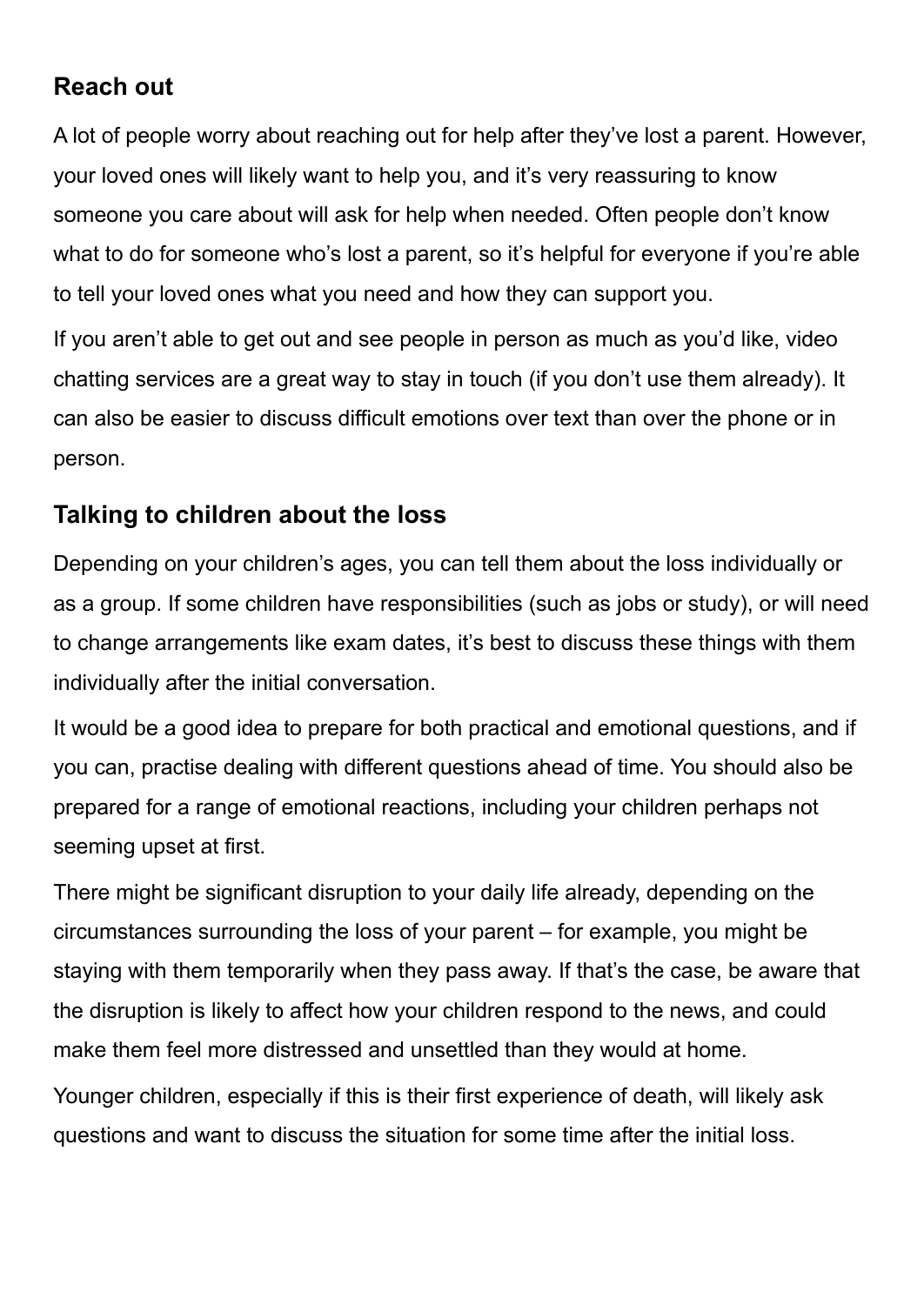Here are some tips to help with these conversations:

- listen to their questions and thoughts, even if it's difficult in the long term, it will help you cope together
- answer their questions simply and honestly
- if you don't know the answer to a question, it's better to say so rather than make something up - say you'll try to find out the answer for them
- correct any misunderstandings they might have
- let them know how the situation affects your feelings and emotions, and what the loss is like for you
- ask them if they're worried about anything in particular

Depending on the children's ages, some of their questions might seem insensitive or upsetting. It's okay to be distressed by this – don't feel guilty if you have to leave the room or take some time for yourself after the conversation.

[The Sue Ryder Trust offers advice on taking children to funerals](https://www.sueryder.org/how-we-can-help/someone-close-to-me-has-died/advice-and-support/should-children-come-to-the-funeral)

## **Relationships with other family members**

Family members may disagree and experience conflict after a loss. This is particularly likely when dealing with sensitive issues like funeral arrangements, wills, and taking over any caring responsibilities your loved one left behind.

It's important to talk openly with your family members during this difficult time, and do your best to include everyone in making decisions. Even if, for example, you don't like someone's idea for the funeral arrangements, it's important to hear them out and make a decision together.

Immediately after a loss, it's important to be aware that everyone shows their feelings differently. Try not to judge family members who are handling their grief differently to you, or who perhaps don't seem to be grieving at all. Everybody expresses these feelings in their own way, and there's no 'wrong' way to grieve. It's also possible that your grief journey and that of your family members are moving at different speeds – if one person is starting to feel 'normal' again faster than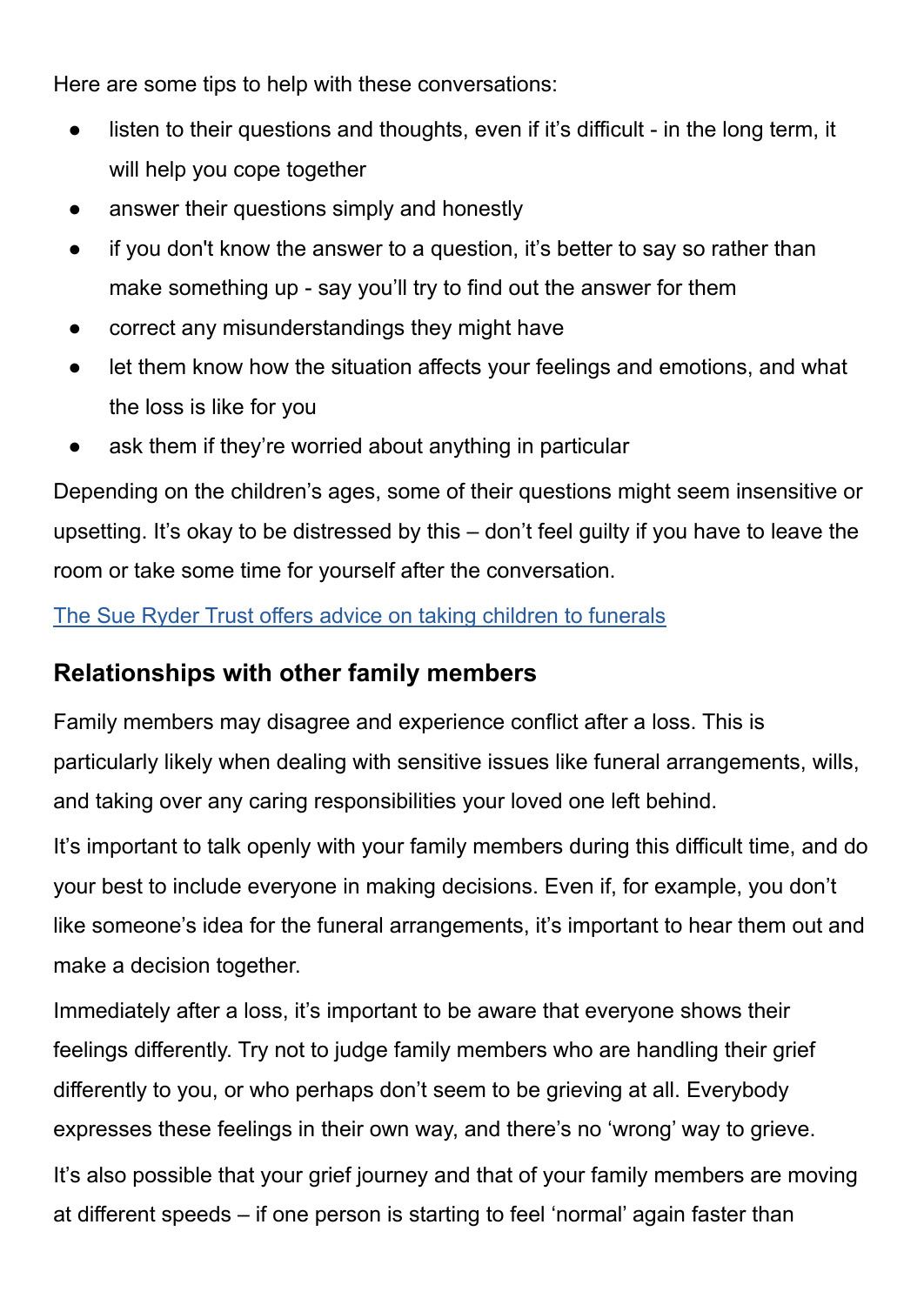another, it can cause tension. It might seem like they don't care, or that they're being insensitive.

It might be helpful to talk about these differences in responses to grief and how it makes you feel – especially if it feels like a family member is being insensitive. It could be that they are just handling the situation in a different way to you. In that case, it's best if you can work together to find a way forward that works for you both. It could also be helpful to talk to a friend, or someone else who can give you a different point of view on how your relative is behaving.

If your family is struggling to communicate and there is a lot of conflict, [Cruse](http://www.crusescotland.org.uk/) [Scotland](http://www.crusescotland.org.uk/) can offer support and advice. If you're struggling to deal with legal matters around wills or caring responsibilities, family mediation could be helpful. You can reach out to [CALM Scotland](http://www.calmscotland.co.uk/) for help finding a mediator.

## **Resources for people who've lost a parent**

Cruse Scotland is a charity that offers counselling and support to anyone who's experienced a bereavement. You can phone them on 0845 600 2227. The Cruse phoneline is open:

- Monday: 10am-8pm
- Tuesday: 10am-8pm
- Wednesday: 10am-8pm
- Thursday: 10am-8pm
- Friday: 10am-4pm

You can also reach Cruse using webchat. The webchat service is available:

- Thursday: 10am-1pm
- Saturday: 2pm-5pm

[Visit the Cruse Scotland website](http://www.crusescotland.org.uk/)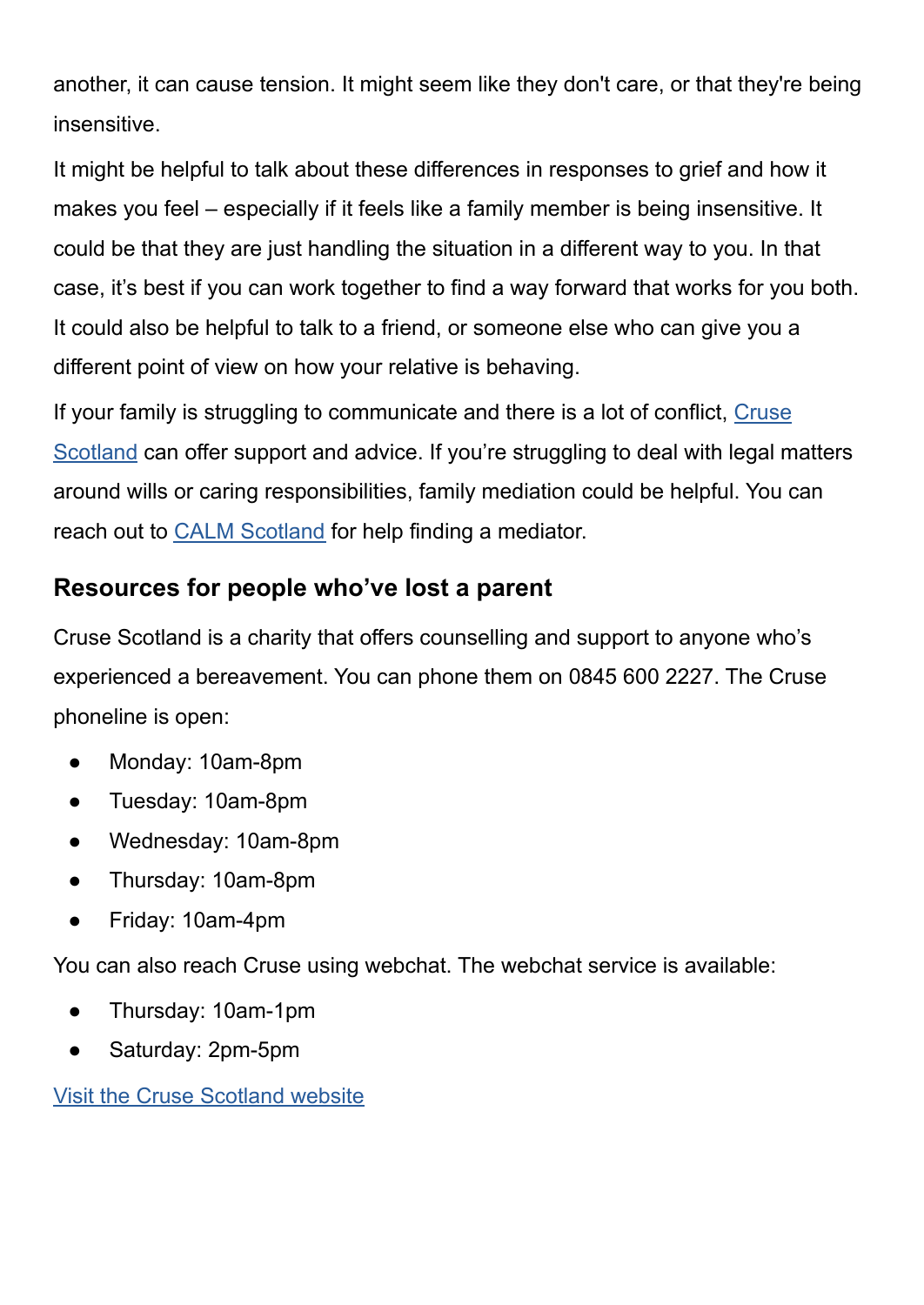# **8. Losing a child**

Losing a child, at any age, is a devastating experience. It's particularly shocking because it can feel as if the 'natural order' of life has been disrupted.

Often, parents who have lost a child feel as if they're somehow to blame, or as if there's more they could have done to protect them. This depends a great deal on the circumstances of the loss – for example, if a child has had an accident – but these feelings can make it more difficult to begin recovering from grief and rebuilding your life.

In addition to the feelings of grief discussed earlier in this guide, many parents feel that life has lost its meaning, as the future they imagined for themselves and their child is gone.

There are resources available to help, including support groups and one-to-one counselling.

#### **Relationship with your partner**

Losing a child can put a large amount of strain on a relationship – the combination of feelings of grief, and the challenges of handling practical steps like funeral arrangements, can make it hard for parents to move forward together.

This is particularly true if you and your partner grieve in different ways – for example if one person seems to be coping better than another. Alternatively, some people find that their relationship grows stronger as they cope with the loss together.

If you've lost your only child, this can be especially challenging for your relationship, as the structure of your family is completely changed. You may experience complicated feelings about the idea of having another child, or struggle to think about your relationship to each other as parents having changed.

For many people, relationship counselling is helpful in finding ways to support each other. Relationships Scotland offers counselling services across Scotland.

[Find a local relationship counselling service](https://www.relationships-scotland.org.uk/find-a-local-service/counselling-services)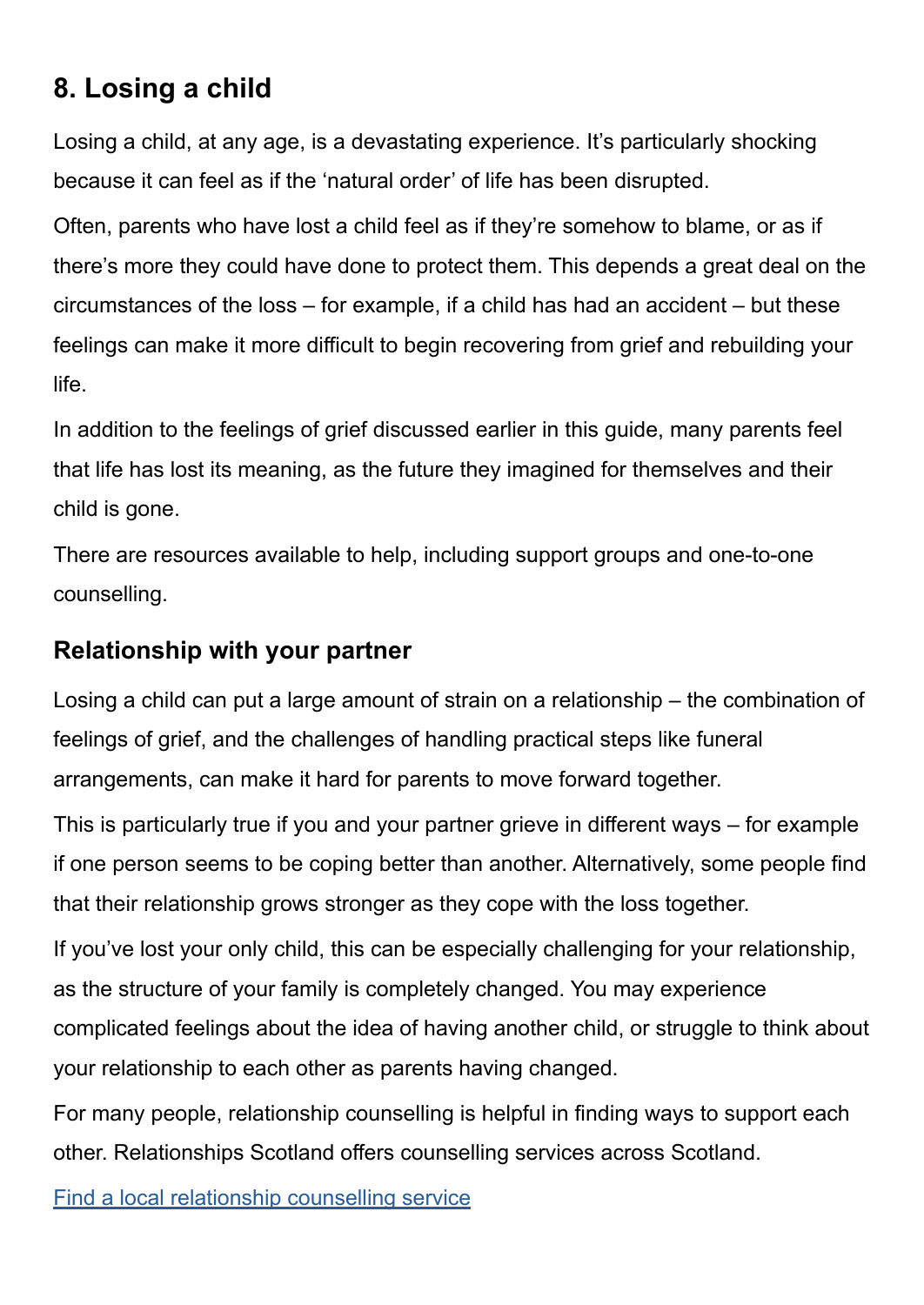# **Other children in your family**

At any age, the loss of a sibling is very difficult. Depending on their ages, children could have difficulty understanding what's happened.

Some children might feel as if they should have died in place of their sibling. Children can also believe they're to blame in some way, even if it's not direct - for example, they may believe they lost their sibling because they were badly behaved. Family and individual counselling can be helpful in addressing these feelings - there's more information on sources of support below.

Older children, especially if they had a troubled or distant relationship with their sibling, could experience complex emotions around the loss. There's more information on complicated relationships before death later on in the guide.

When your other children still live at home, it can be challenging to imagine moving forward and being able to support each other, as you're likely to be grieving in different ways but spending a lot of time together. This loss will also change the structure of your family, and mean that your remaining children have to cope with changing roles in your family.

It's important to communicate clearly with each other, especially if your other children are young and this is their first experience of loss. You should also be prepared for a range of emotional reactions, including your other children perhaps not seeming upset at first.

Here are some tips to help with these conversations:

- listen to everyone's questions and thoughts, even if it's difficult in the long term, it will help you cope together
- if you don't know the answer to a question, it's better to say so rather than make something up - say you'll try to find out the answer for them
- correct any misunderstandings they might have
- try to let them know how the situation affects your feelings and emotions, and what the loss is like for you, in a way they can understand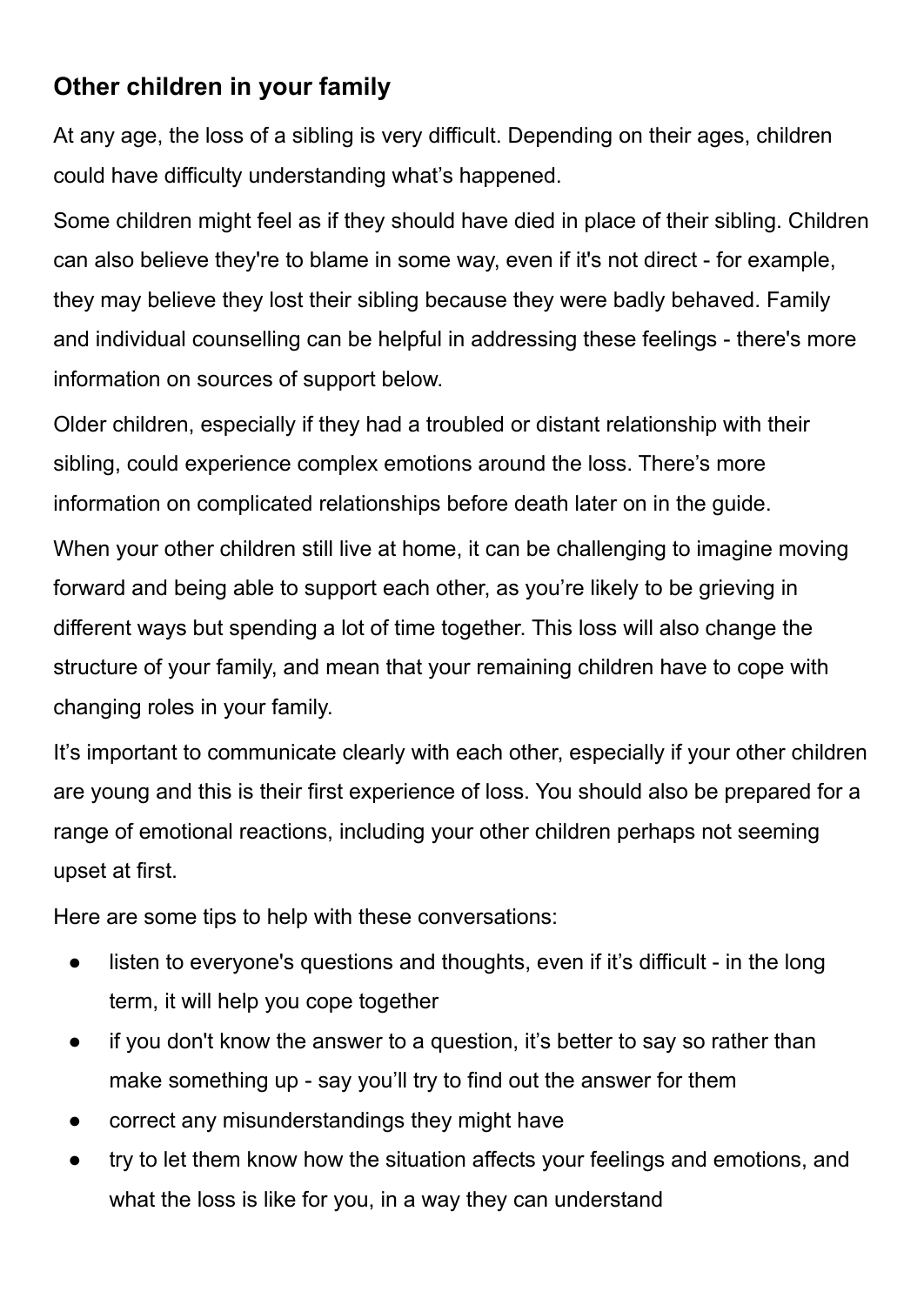ask them if they're worried about anything in particular

Depending on your family's ages, some questions and topics of conversation might seem insensitive or upsetting. It's okay to be distressed by this – don't feel guilty if you have to leave the room or take some time for yourself after a conversation.

For more help, your family can get counselling from The Spark, to help everyone discuss their feelings in a safe environment and find ways to cope together.

[Learn about family counselling from The Spark](https://www.thespark.org.uk/relationship-support-parents-families/family-counselling/)

[Children who are grieving the loss of a sibling can get help from Child Bereavement](https://www.childbereavementuk.org/young-people) [UK](https://www.childbereavementuk.org/young-people)

[The Sue Ryder Trust offers advice on taking children to funerals](https://www.sueryder.org/how-we-can-help/someone-close-to-me-has-died/advice-and-support/should-children-come-to-the-funeral)

## **Sources of support**

There are a number of sources of support available for parents who have lost a child. You can visit your local GP for recommendations, or use Scotland's Service Directory to find bereavement support services in your area.

[Search for a local GP](https://www.nhsinform.scot/scotlands-service-directory/gp-practices)

#### [Search for local bereavement services](https://www.nhsinform.scot/scotlands-service-directory/health-and-wellbeing-services?q=&sortdir=Asc&svctype=57)

Child Bereavement UK is an organisation that supports families both when a baby or child of any age dies or is dying, and when a child is facing bereavement. They provide face-to-face and telephone support, and run support groups in a number of areas.

You can phone Child Bereavement UK on 0800 02 888 40. The phoneline is open Monday to Friday, from 9am to 5pm. There's also an email service you can reach at [support@childbereavementuk.org.](mailto:support@childbereavementuk.org)

You can also reach Child Bereavement UK using webchat. The webchat service is available Monday to Friday, from 9am to 5pm.

[Visit the Child Bereavement UK website](https://www.childbereavementuk.org/)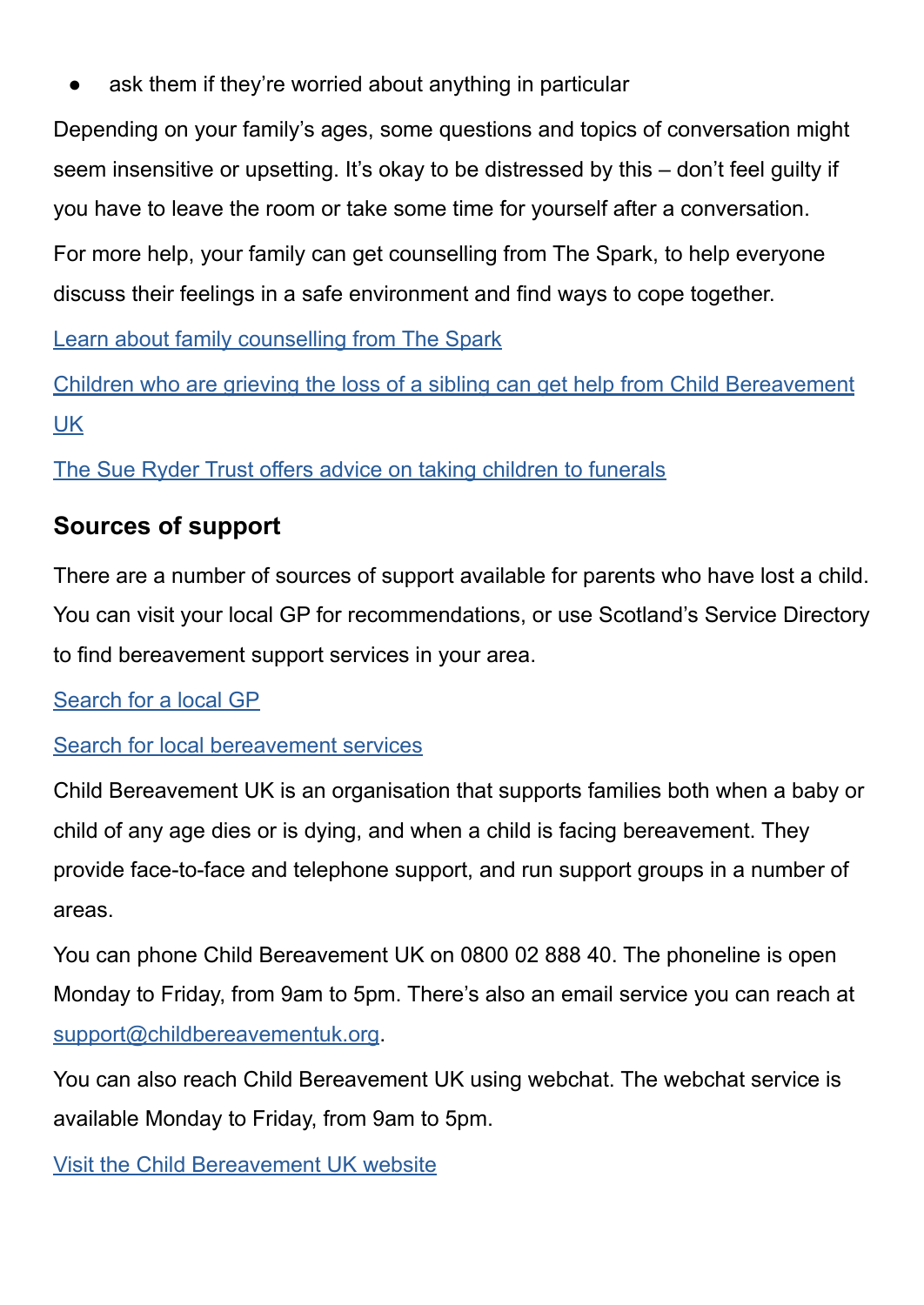Cruse Scotland is a charity that offers counselling and support to anyone who's experienced a bereavement. You can phone them on 0845 600 2227. The Cruse phoneline is open:

- Monday: 10am-8pm
- Tuesday: 10am-8pm
- Wednesday: 10am-8pm
- Thursday: 10am-8pm
- Friday: 10am-4pm

You can also reach Cruse using webchat. The webchat service is available:

- Thursday: 10am-1pm
- Saturday: 2pm-5pm

[Visit the Cruse Scotland website](http://www.crusescotland.org.uk/)

# **Miscarriages, stillbirths, and ectopic pregnancies**

If you've experienced an ectopic pregnancy, a miscarriage, or a stillbirth, there is help available with the next steps, as well as the grief and complicated emotions you and your family are likely to experience.

[Learn about coping with a miscarriage, stillbirth, or ectopic pregnancy](https://www.nhsinform.scot/ready-steady-baby/pregnancy/health-problems-in-pregnancy/when-pregnancy-goes-wrong)

[Learn more about ectopic pregnancy](https://www.nhsinform.scot/ready-steady-baby/pregnancy/health-problems-in-pregnancy/ectopic-pregnancy)

[Learn more about miscarriage](https://www.nhsinform.scot/ready-steady-baby/pregnancy/health-problems-in-pregnancy/miscarriage)

[Learn more about stillbirth](https://www.nhsinform.scot/ready-steady-baby/labour-and-birth/giving-birth/stillbirth)

SANDS, the stillbirth and neonatal death charity, can offer support and advice.

[Visit the SANDS website](https://www.sands.org.uk/)

For support, and ways to honour your child, you can get assistance from SiMBA.

[Visit the SiMBA website](https://www.simbacharity.org.uk/)

There's information on NHS inform that can help you and your family with the legal and practical steps that need to be taken after a stillbirth.

[Learn more about arrangements after the death of a baby](https://www.nhsinform.scot/care-support-and-rights/death-and-bereavement/death-of-a-baby)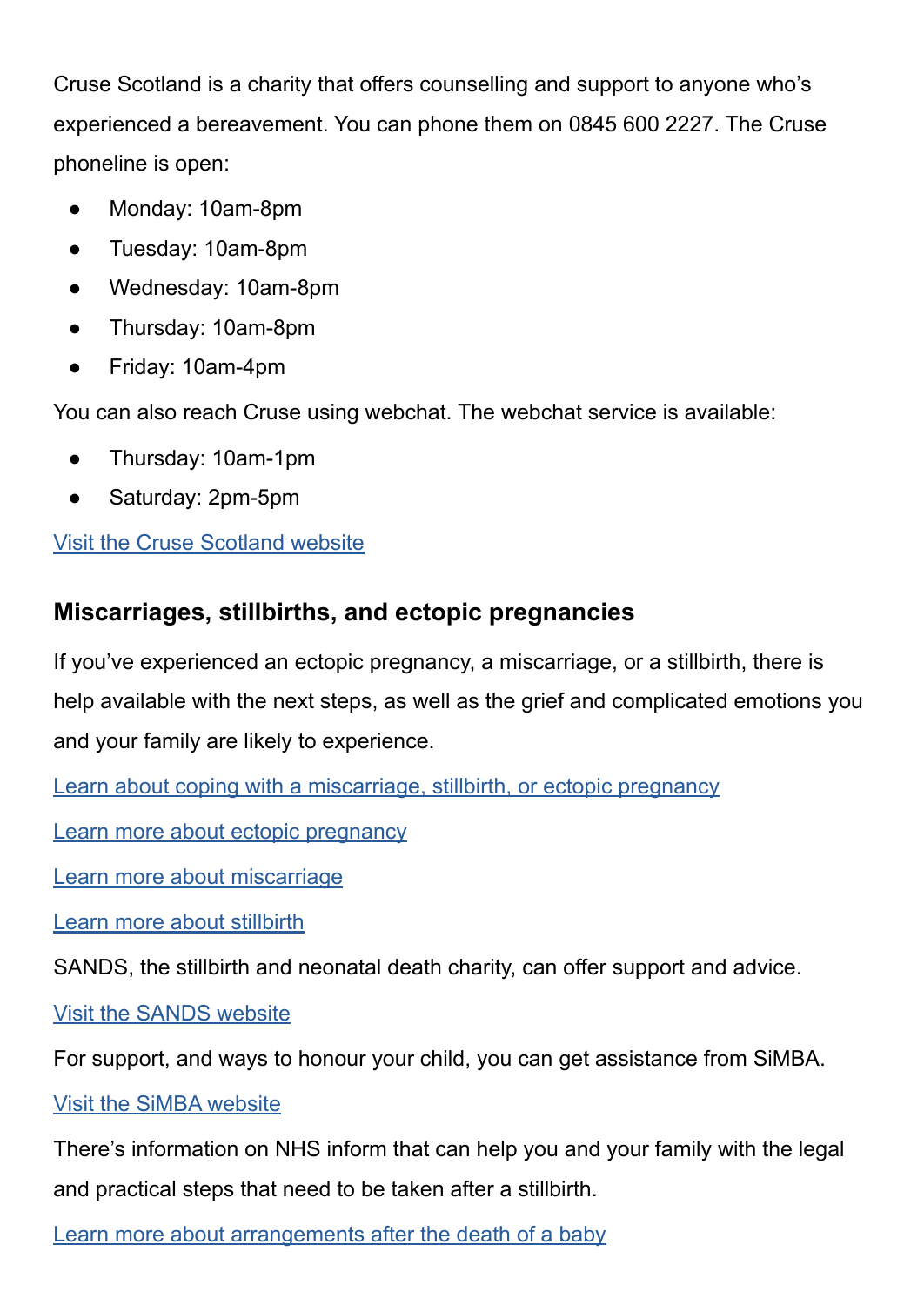# **9. Losing a friend or family member**

Losing someone you care about, at any age, is difficult to cope with. Even if you had time to prepare for the loss, it can be challenging to cope with grief and with your loved one's absence from your life.

## **Remember it's okay to be upset**

When you lose someone close to you, it can be hard to cope with the effect it has on your life. If someone's part of your day-to-day life, it can leave a significant gap that feels difficult to fill.

If you were close, you might struggle with the idea that the things you imagined doing together will no longer be possible. It can also be upsetting to think about your shared history – your stories, jokes, and memories – seeming to be gone.

It's important to remember that your grief is real and meaningful – many people might feel as though they have less of a 'right' to mourn, as they weren't a close relative or the spouse of the deceased, but that isn't the case. If you've made the choice to have this person in your life, and both of you made the choice to maintain the relationship, then the relationship is important. It's normal for you to feel strongly about your loss, and you should take time to recover from your grief.

## **Stay occupied**

While it's important to work through grief, rather than try to ignore your feelings, it's helpful to focus on other things from time to time. When you feel ready for it, taking time for yourself can be very helpful – it helps you to move into this next phase of your life with a sense of purpose. Even if you aren't sure you feel up to it, finding ways to stay occupied can improve your mood.

If you can, look into new hobbies or activities, or try spending more time with friends. Even going to the cinema or spending an hour reading a book can be very helpful, and give your mind a rest from the negative feelings and thoughts you've been coping with.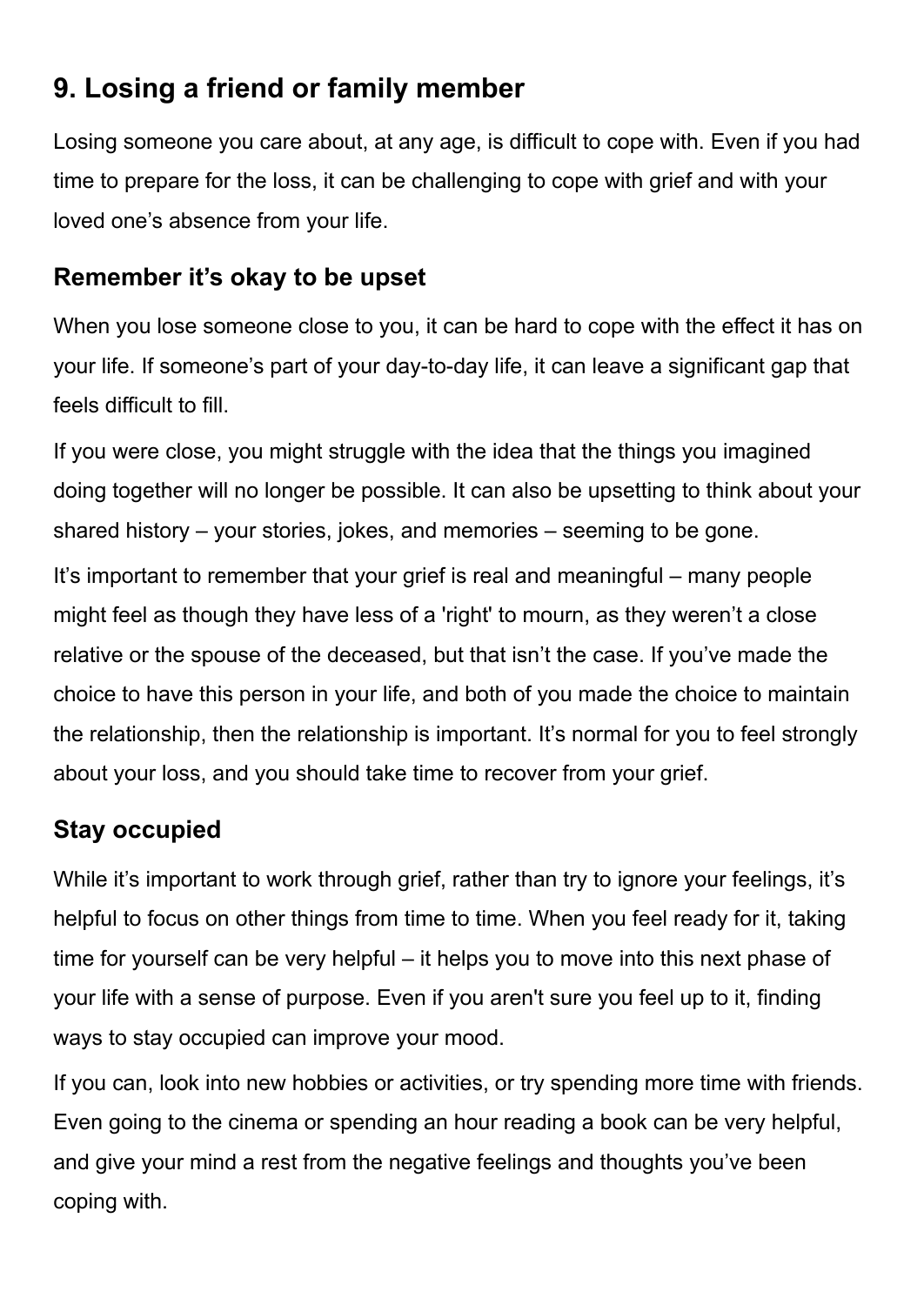It can be helpful to plan out your days a little in advance, so you have enjoyable things to look forward to and time to mentally prepare for less pleasant activities. You can use a planner to help you with this.

In your planner, you could include:

- things you need to do, like visit the doctor or go shopping for food
- things you'd enjoy doing, like spending time with loved ones
- things you do regularly, like engage in a hobby
- one-off events that will be enjoyable, like going to see a film that's coming out this week

Try to complete a plan for a few days. You don't have to fill in every space, or complete it all at once. The planner can be quite flexible – it's okay for plans to change. Remember to set aside some time to relax and unwind – don't feel like you have to fill every hour of the day.

You'll find a planner to fill out below. If you save this file after filling out the boxes, you'll be able to go back and review the planner later.

Please note: if you use an iPhone, the only way to edit the planner is by using a PDF app on your device.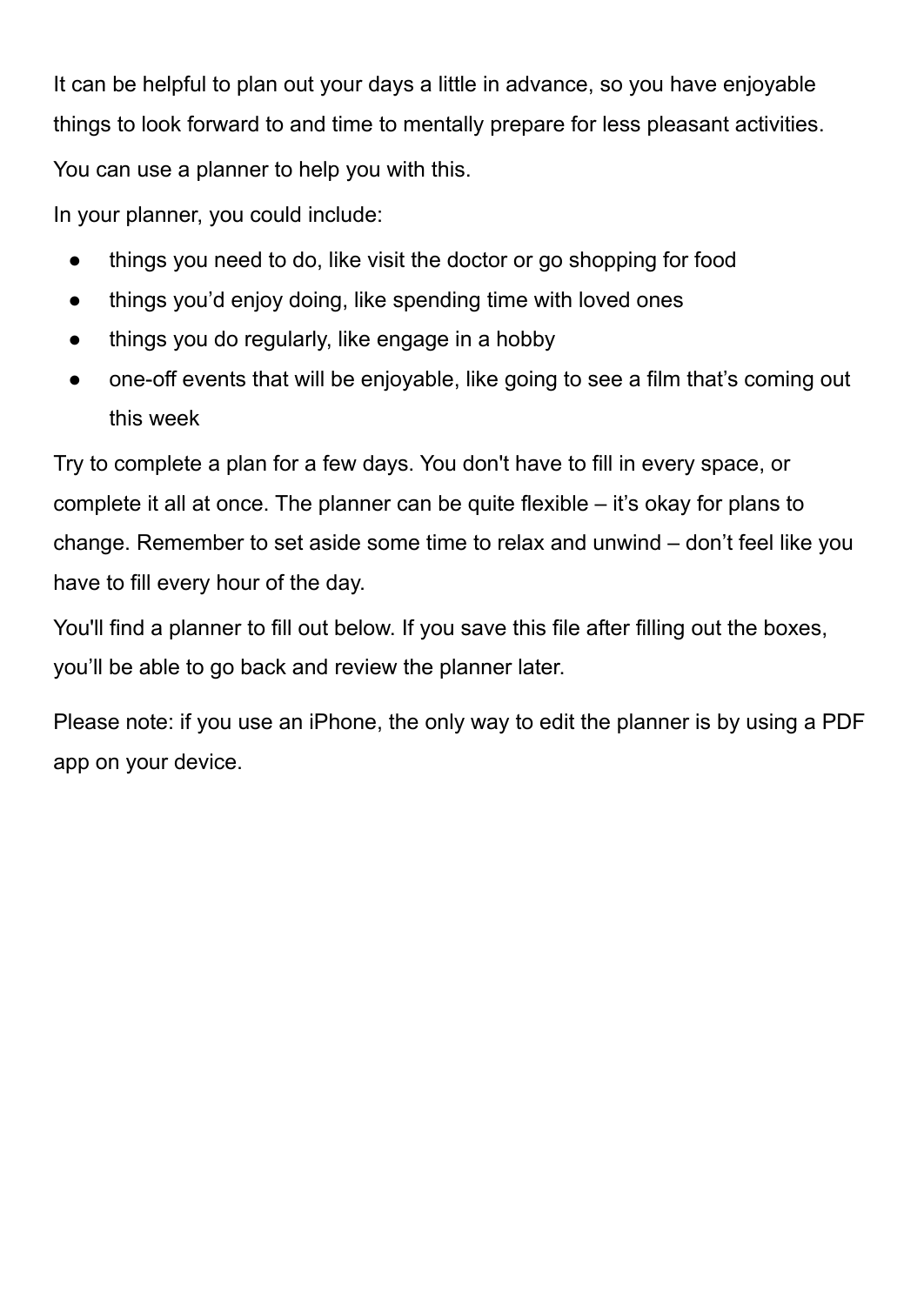|                | Day 1 | Day 2 | Day 3 |
|----------------|-------|-------|-------|
| <b>Morning</b> |       |       |       |
| Afternoon      |       |       |       |
| <b>Evening</b> |       |       |       |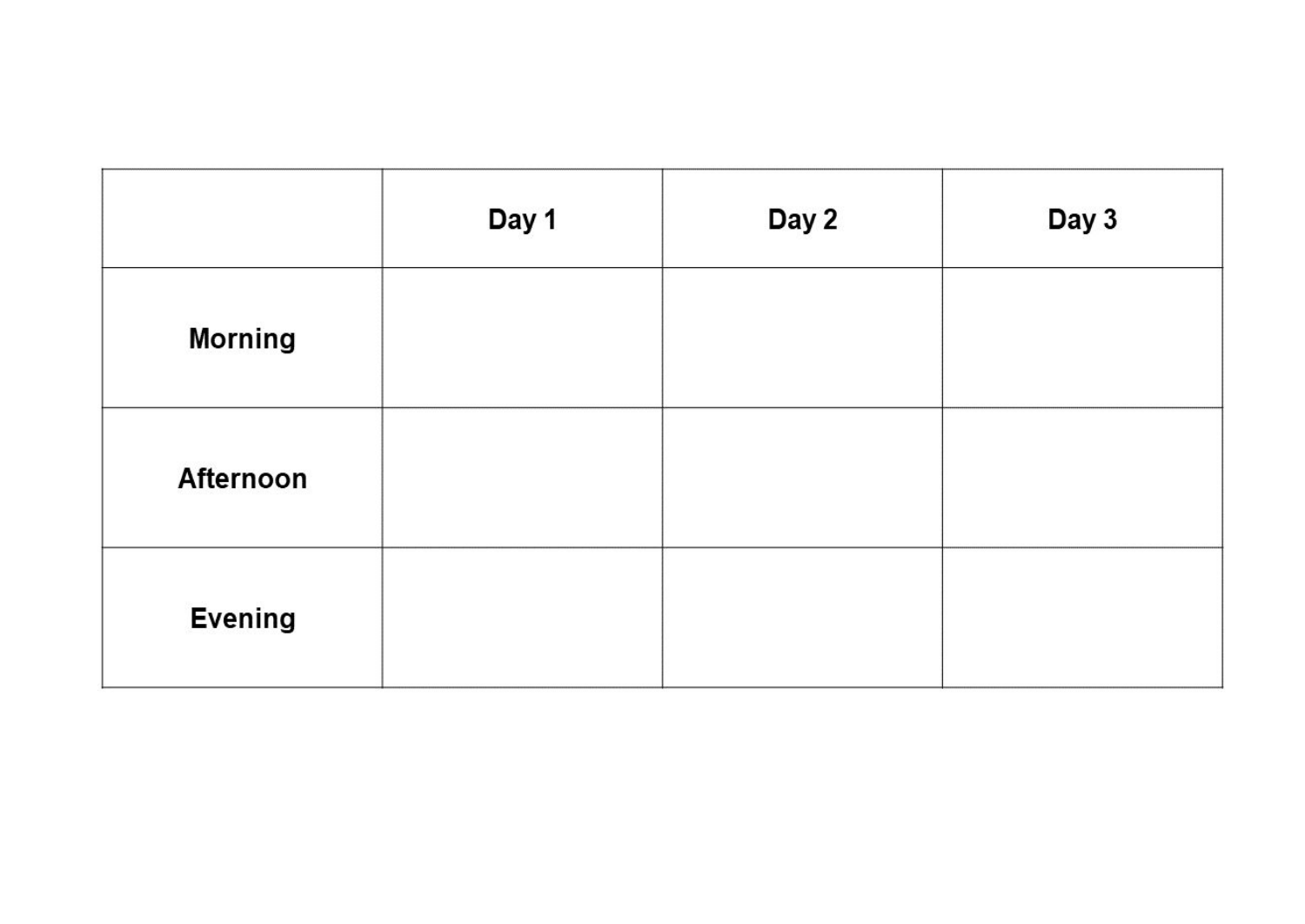## **Reach out**

A lot of people worry about reaching out for help after they've lost someone. However, your loved ones will likely want to help you, and it's very reassuring to know someone you care about will ask for help when needed. If you have other friends or family members who were close to the deceased, it can be helpful to talk about your feelings and offer support to each other.

If you aren't able to get out and see people in person as much as you'd like, video chatting services are a great way to stay in touch (if you don't use them already). It can also be easier to discuss difficult emotions over text than over the phone or in person.

## **Resources for people who've lost a loved one**

Cruse Scotland is a charity that offers counselling and support to anyone who's experienced a bereavement. You can phone them on 0845 600 2227. The Cruse phoneline is open:

- Monday: 10am-8pm
- Tuesday: 10am-8pm
- Wednesday: 10am-8pm
- Thursday: 10am-8pm
- Friday: 10am-4pm

You can also reach Cruse using webchat. The webchat service is available:

- Thursday: 10am-1pm
- Saturday: 2pm-5pm

#### [Visit the Cruse Scotland website](http://www.crusescotland.org.uk/)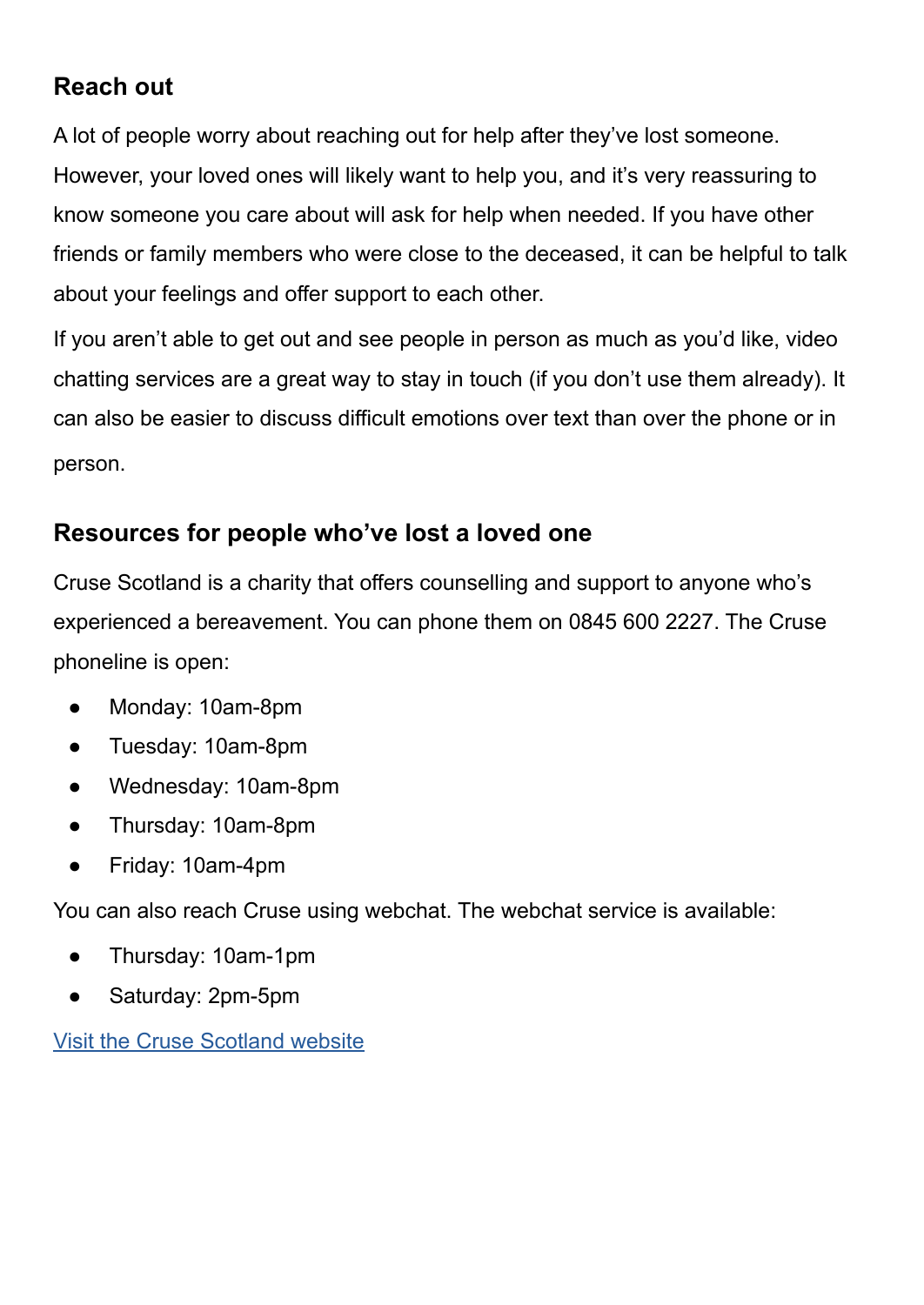# **10. Things that can make grief worse**

There are a number of things that can make grief more difficult to deal with. This can be due to the way your loved one died, or your relationship when they were alive. You might have difficulty understanding why you feel the way you do, and struggle to make sense of your emotions and your memories of the deceased.

The suggestions below are designed to offer some guidance for these situations, but it's important to seek help from your GP or a service like [Cruse Scotland](http://www.crusescotland.org.uk/) if you're struggling to cope.

## **Traumatic loss**

In some cases, grief can be made worse by additional trauma around the loss. This can happen when someone dies in a particularly distressing way – this can include being the victim of a crime, or being involved in an accident.

Losing someone in a traumatic way, whether you were present or were told about it later, can cause significant emotional distress and make it hard to move forward with your life. Conditions like [post-traumatic stress disorder \(PTSD\)](https://www.nhsinform.scot/illnesses-and-conditions/mental-health/post-traumatic-stress-disorder-ptsd) can affect people who have experienced traumatic loss.

If you're concerned about your mental health following a loss, visit your GP for support and information on the services available to you. You can find a local GP using Scotland's Service Directory.

[Learn more about traumatic loss](https://www.cruse.org.uk/get-help/traumatic-bereavement/traumatic-loss)

[Find a GP near you](https://www.nhsinform.scot/scotlands-service-directory/gp-practices)

[Learn more about PTSD](https://www.nhsinform.scot/illnesses-and-conditions/mental-health/post-traumatic-stress-disorder-ptsd)

[Get help from Cruse Scotland](http://www.crusescotland.org.uk/)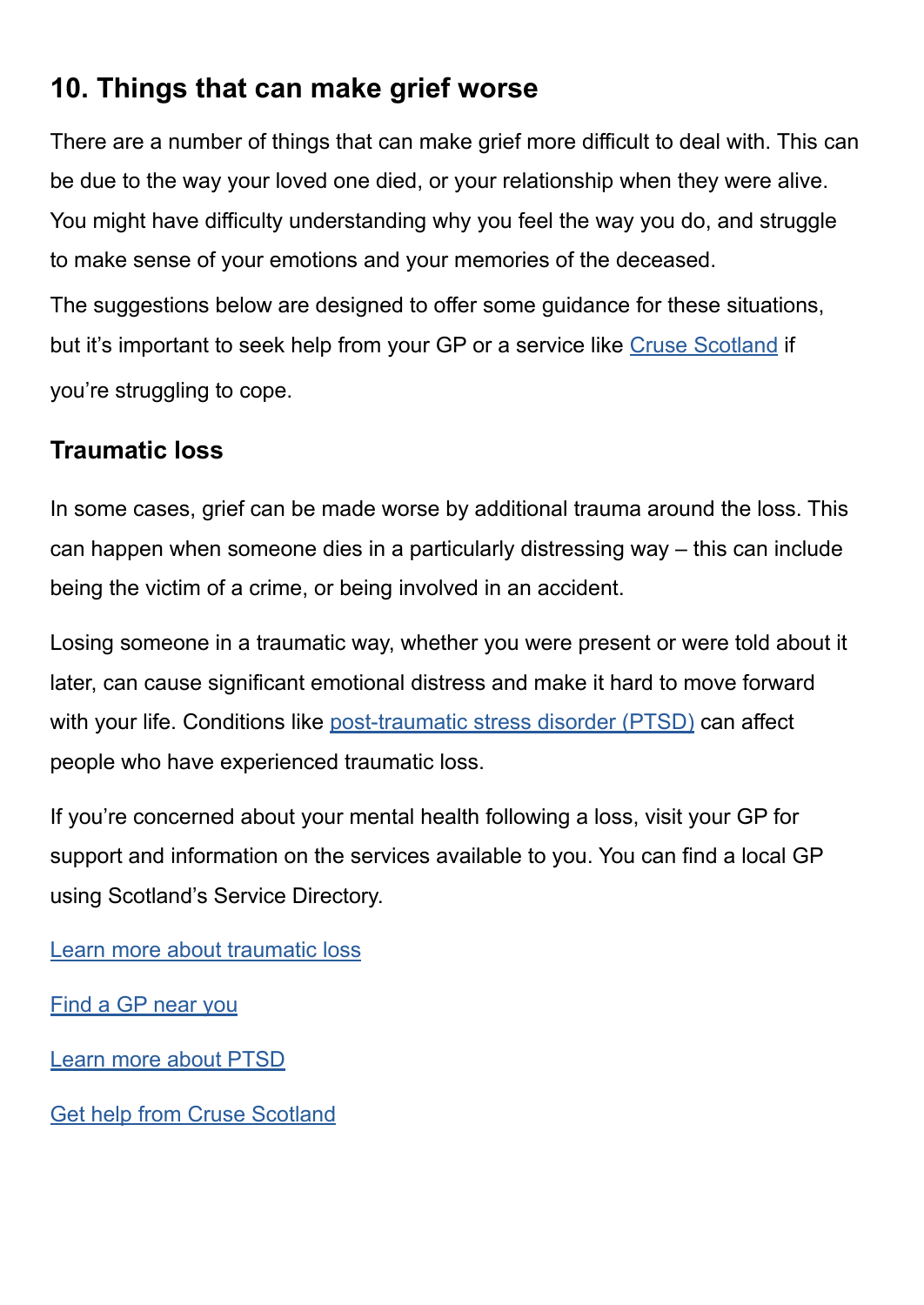## **Losing someone to suicide**

If you lose someone to suicide, it can leave you asking a lot of questions, including wanting to know why it happened. It can be hard to stop searching for answers and thinking about their death. Many people wonder if the suicide had something to do with them, even if that's unlikely to be the case. People take their own lives for a variety of reasons, and it's most likely there were a number of problems that led this person to end their life.

You might also feel shame when it comes to discussing what happened, and feel unable to reach out for help, due to the stigma that's often attached to suicide. However, this stigma is unfair and inaccurate – mental health problems are as real as physical health problems, and people who have lost a loved one to suicide should be able to seek help without worrying about judgement.

Many people experience other difficult feelings, including guilt at the thought they could have prevented their loved one's death. Even if there was nothing you could have done, it's common to blame yourself or think "what if?" In reality, as mentioned above, suicides don't usually happen as a result of just one person, event, or problem in someone's life.

There are other complex feelings you might experience after losing someone to suicide – you might feel angry with them, hurt that they didn't reach out to you for help, or rejected at the idea your loved one "chose" to leave.

When dealing with this particular type of traumatic grief, it helps to talk through your feelings, once you feel ready to do so. Services like Cruse Scotland can help, and you can reach out to local services for advice and support too.

The Scottish Association for Mental Health (SAMH) has more information on coping after a suicide.

[Visit the SAMH website for more information](https://www.samh.org.uk/about-mental-health/suicide/after-a-suicide)

[Find a GP near you](https://www.nhsinform.scot/scotlands-service-directory/gp-practices)

[Get help from Cruse Scotland](http://www.crusescotland.org.uk/)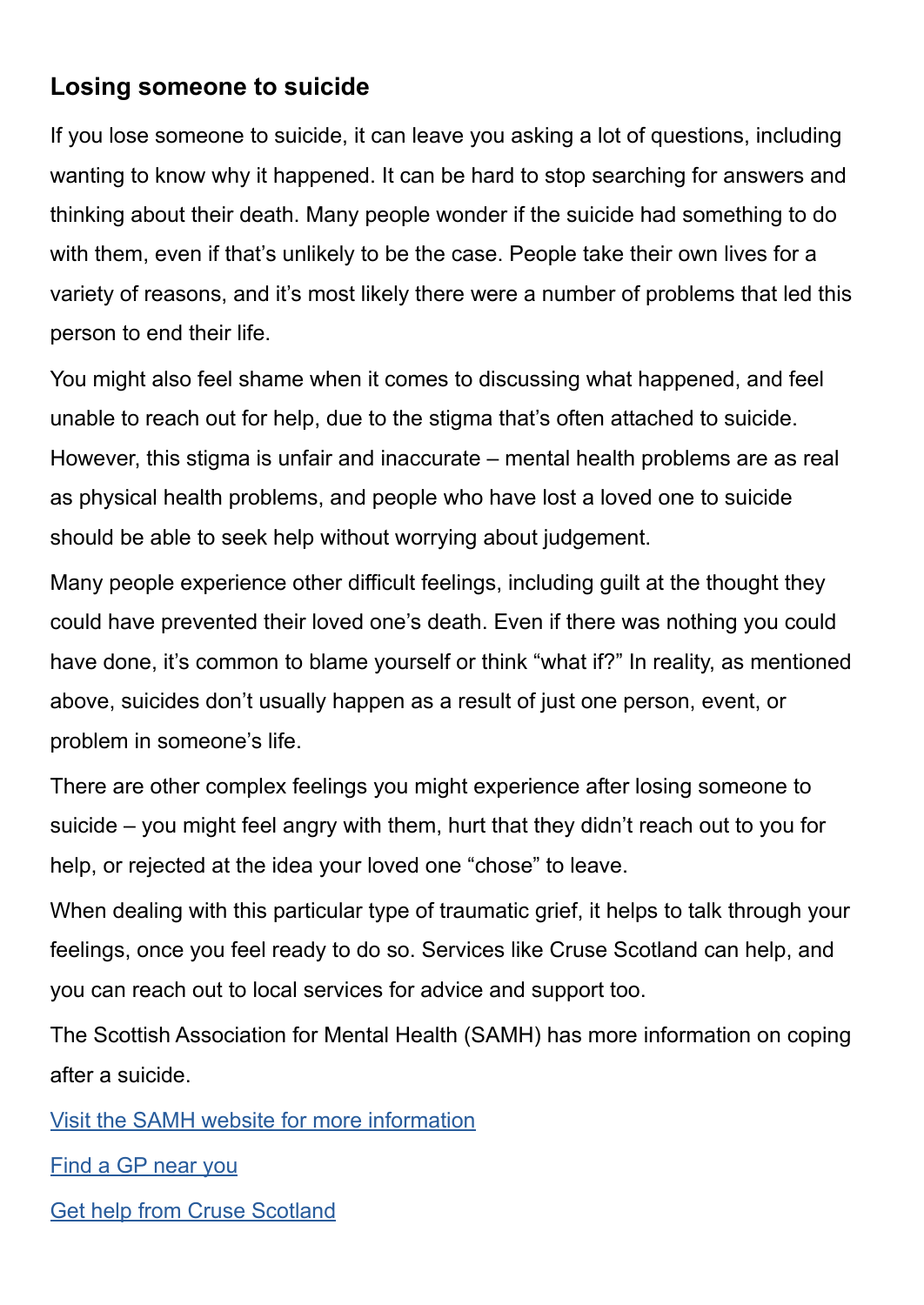## **Unexpected death**

The shock of losing someone unexpectedly can make bereavement more difficult. You might feel overwhelmed by suddenly having to deal with funeral arrangements and legal matters. It might feel as though your life has suddenly and completely changed, and you haven't had a chance to prepare yourself or find a way of coping. Many people also struggle with being unable to say goodbye to their loved one, which is discussed in the next section.

Unexpected losses cause severe distress, even if they aren't the type of traumatic loss described in the previous section. If you feel you need help coping, visit your GP for support and information on the services available to you. You can find a local GP using Scotland's Service Directory. You can also reach out to services like Cruse Scotland for advice on coping with a sudden bereavement.

[Find a GP near you](https://www.nhsinform.scot/scotlands-service-directory/gp-practices)

[Get help from Cruse Scotland](http://www.crusescotland.org.uk/)

## **Not getting to say goodbye**

Not having the chance to say goodbye to a loved one can make it particularly hard to grieve – there might have been things you wanted to say to them, and it's hard to cope with being unable to do so.

Some people find different ways of easing this feeling – for example, visiting and talking to their loved one's grave, talking to photos of them, or taking part in a memorial. You might find it helpful to organise a gathering or memorial with others who were close to the deceased, and talk about your loved one and what you'd like to say to them.

Alternatively, if you'd prefer to do this privately, you can. Whether that means visiting their grave or writing a letter, it helps to express your feelings and work out what you want to say, and how you would have chosen to say goodbye if you could.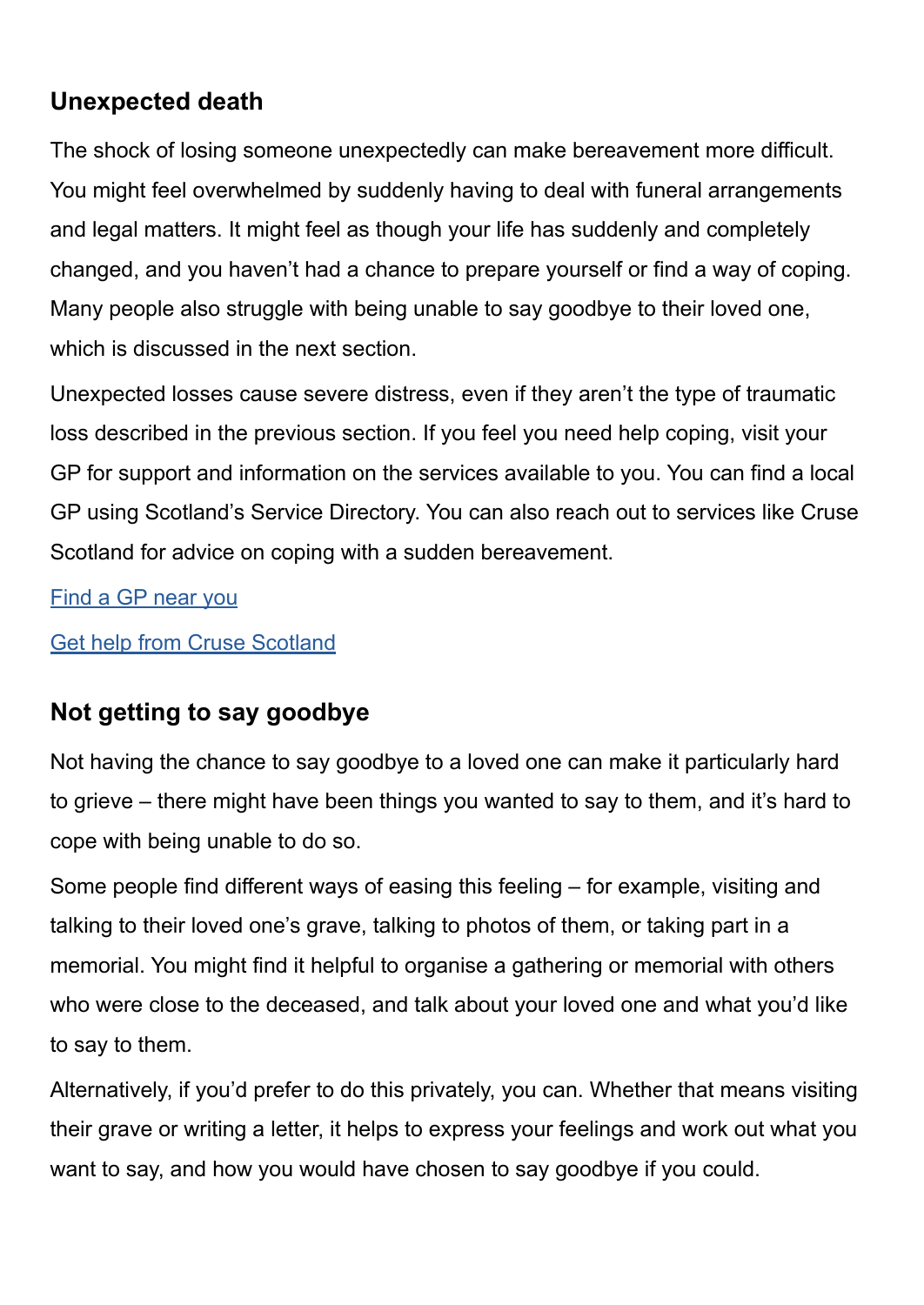## **Delayed grief**

In some cases, people are unable to feel grief fully after a loss. This can happen for a number of reasons, including not having the time or opportunity because you were looking after other people. Feelings of grief can then affect you later on in life and feel overwhelming and unexpected.

Delayed grief for one loss can be triggered by another loss later on in life, making it more difficult to cope as you have to grieve for more than one person.

It's never too late to grieve, even if it's a long time after the event. Having support and guidance while you work through these feelings, and possibly memories from many years ago, is important.

#### [Contact Cruse Scotland for help and support](http://www.crusescotland.org.uk/)

If the person you lost was a child, you could also [contact Child Bereavement UK](https://www.childbereavementuk.org/)

## **Complicated relationships before death**

If you had a difficult relationship with someone before their death – due to conflict, distance, or other circumstances – it can be hard to cope with your feelings. You might find yourself feeling angry or upset with the person, and feel unable to tell anyone about these emotions. You could feel ashamed that you aren't "upset enough" or grieving "properly".

You might feel surprised by how strong your feelings are, and how much you wish the relationship had been different – closer, more positive, or more supportive, for example.

Talking through these complex emotions will help you to move on in a healthy way. It can help to talk to someone who knew you both and was familiar with your relationship, and who you can talk to without feeling judged. You can also seek counselling through Cruse Scotland or local services.

[Contact Cruse Scotland](http://www.crusescotland.org.uk/)

[Search for a local GP](https://www.nhsinform.scot/scotlands-service-directory/gp-practices)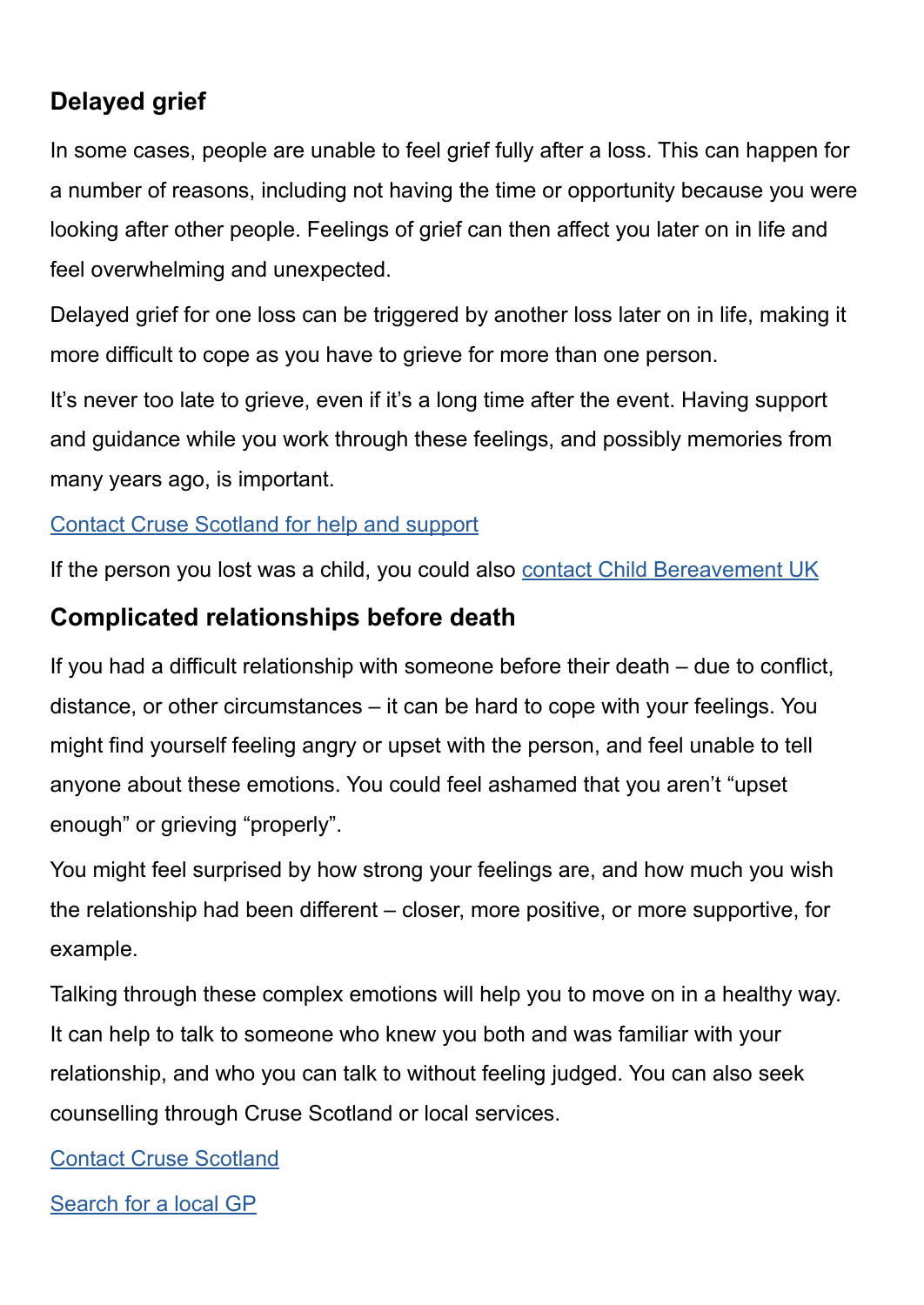# **11. Other ways of dealing with your feelings**

In addition to the advice discussed in previous sections, there are other ways of dealing with the feelings of bereavement and grief.

## **Religion and faith**

If you have a religion or faith, there are many ways it can help you through this time. Different rituals and practices for grieving can provide an important sense of comfort and offer closure and opportunities to say goodbye.

Your religious community and spiritual leader can provide important sources of support. This is true even if you haven't practised in some time, or don't spend a great deal of time participating in events outside of worship. Reach out to your local spiritual leader for advice on resources and support around you – they can often provide valuable counselling themselves.

Many people with religious beliefs feel conflicted about grieving – as if the belief that their loved one is in a better place should reduce the pain they're experiencing. Grief comes from the absence of your loved one, and missing them doesn't make your religious beliefs any less real or important.

Similarly, it's normal for people who have lost a loved one to feel angry or question their faith. This isn't something to feel guilty about, or feel pressured to resolve – it's part of the grieving process. Talking to someone, whether it's a spiritual advisor or a secular counsellor, can be helpful.

## **Peer support**

Many people find support groups, either online or in person, very helpful. Talking to others who have similar experiences can make you feel less alone, and it can be useful to discuss and share coping strategies.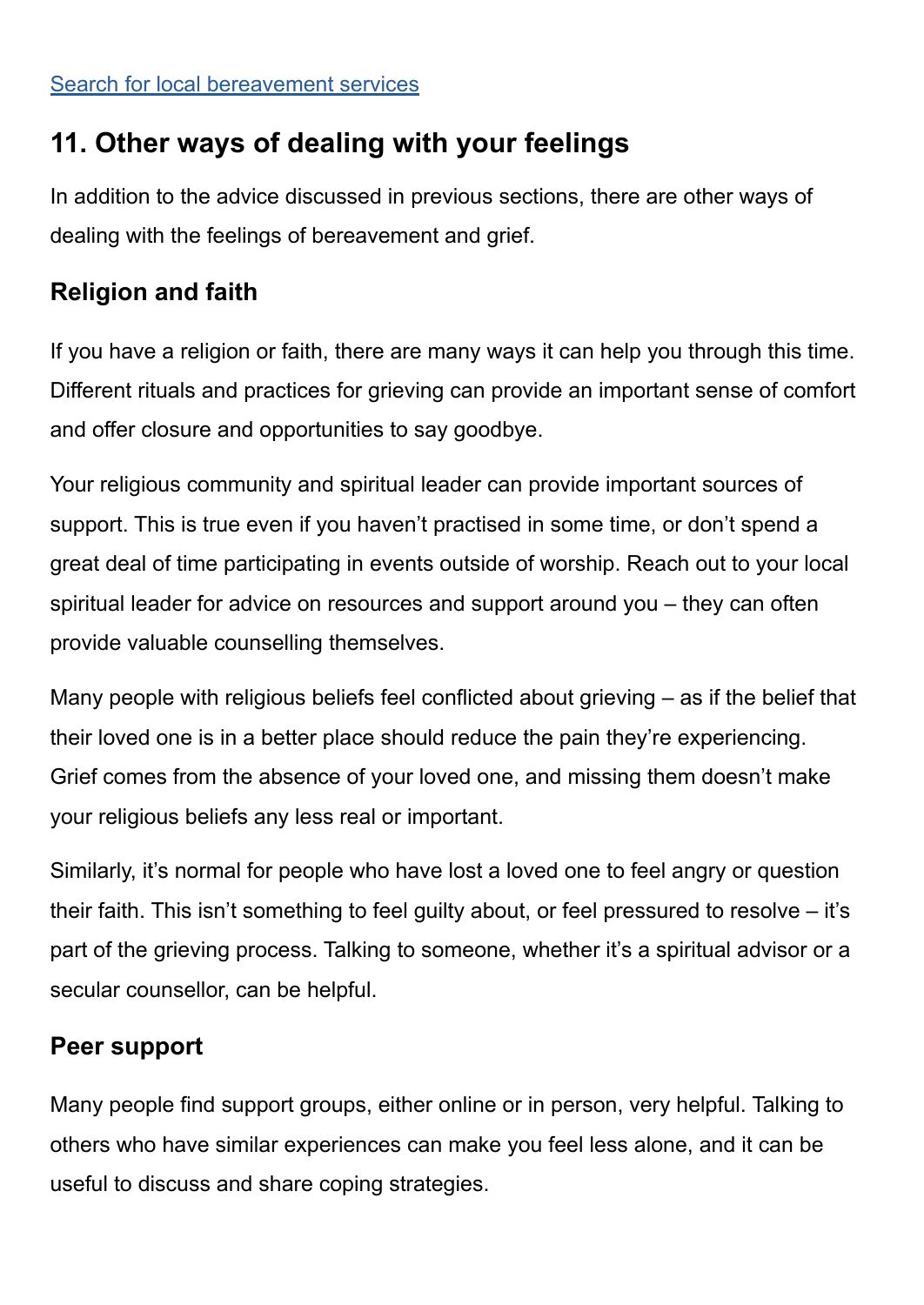#### **Finding support**

Your GP can refer you to local bereavement support services. You can also find local services that don't need a referral using [Scotland's Service Directory.](https://www.nhsinform.scot/scotlands-service-directory/health-and-wellbeing-services?sortdir=Asc&svctype=57)

There are a number of online peer support services that can be useful, particularly if you live in an area where transport to in-person groups is difficult. Resources include:

[Side by Side](https://www.mind.org.uk/information-support/support-community-side-by-side/) – a moderated community for anyone seeking support or conversation around mental health.

[SANE](http://www.sane.org.uk/what_we_do/support/supportforum/) – an online community for discussing mental health and seeking support.

#### **Getting the most out of peer support**

In order to make sure a support group is right for you, it can help to ask the group leader or moderator about it before you attend or sign up online.

#### [Things to ask about include:](https://www.mind.org.uk/information-support/drugs-and-treatments/peer-support/finding-peer-support/)

How long the service is accessible for – is there a set number of sessions you can attend?

Are the sessions at set times? In-person groups are likely to be scheduled in advance, but online support can vary.

Can you bring someone with you to an in-person group?

How do you find and access the venue for an in-person support group?

Are there ground rules and guidelines for taking part? If so, what are they?

What are you likely to be asked to do in the sessions? For example, are you required to participate at every session?

What happens if you have a concern, complaint, or question about the group or one of its members?

Many online groups have list of rules and guidelines that you can read ahead of time. Getting the answers to these questions, and any others, ahead of time can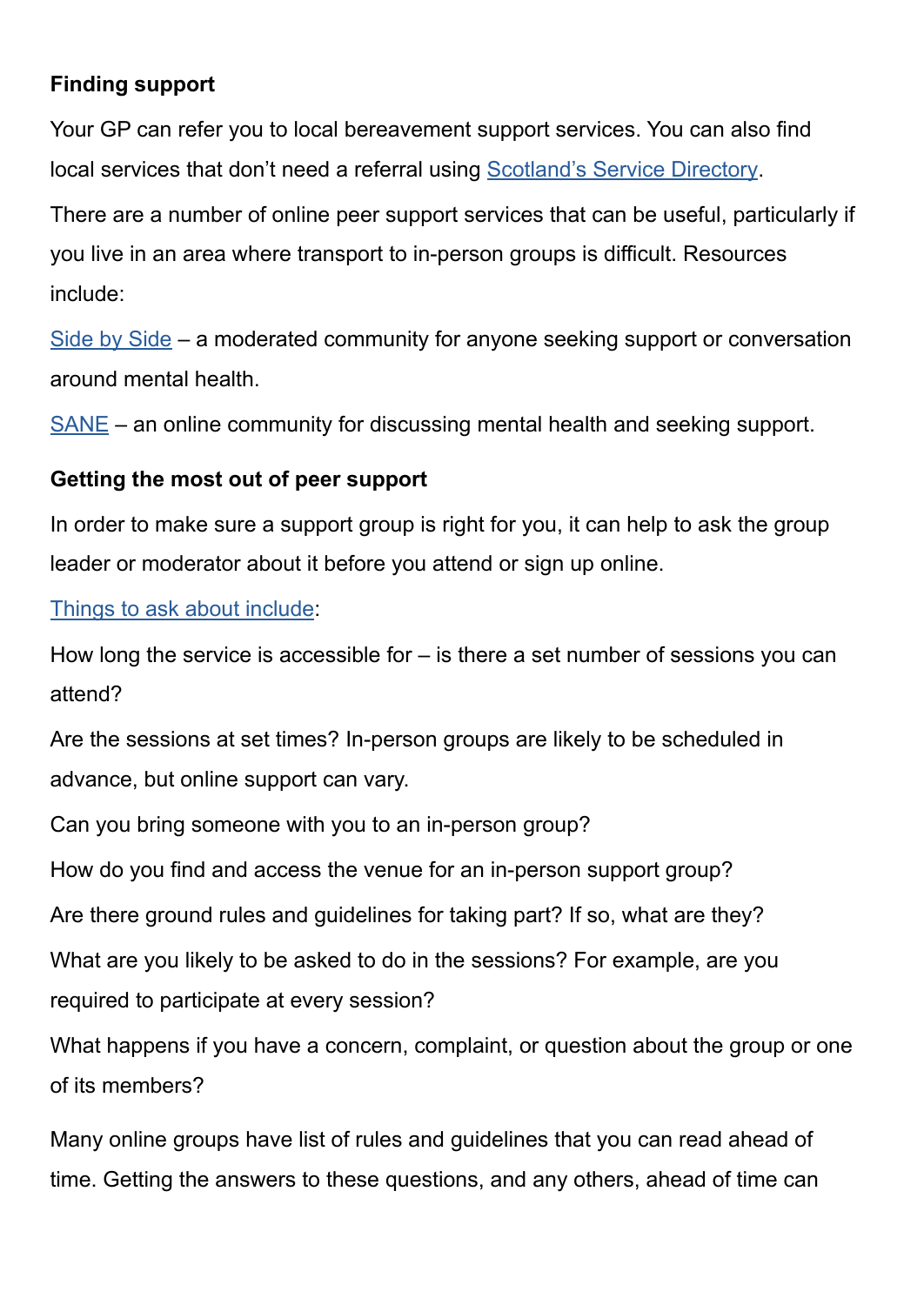make you feel more comfortable about joining a group, and let you know what to expect at your first session.

## **Therapy**

Therapy can be very helpful for coping with the lasting effects of grief, and provide a safe place where you can talk through your feelings.

These resources on NHS inform will help you to find the right kind of therapy for you, and learn how to access it in your area.

[Talking therapies explained](https://www.nhsinform.scot/healthy-living/mental-wellbeing/therapy-and-counselling/talking-therapies-explained)

[Benefits of talking therapy](https://www.nhsinform.scot/healthy-living/mental-wellbeing/therapy-and-counselling/benefits-of-talking-therapy)

[Find the right therapist](https://www.nhsinform.scot/healthy-living/mental-wellbeing/therapy-and-counselling/find-the-right-therapist)

## **Taking time for your feelings**

If you're struggling to cope with your emotions, trying to push them away or force yourself to feel something different can be unhelpful. Instead, it can help to sit with your feelings, think about them, and find a way of expressing them.

Many people find writing helpful for this. Use a notepad and pen, or your device, and write about your feelings when they start to become overwhelming. It can help to keep the notepad nearby throughout the day, so you can write about how your feelings change. You can also note the effects of different activities on your mood, and write about times when you were reminded of your loved one. If you find this helpful, you could also keep a journal and write about your day every night before bed.

If you'd prefer not to write about your feelings, you could use a voice recorder (or a voice recording app on your phone) and record an audio diary. You could also take photographs or make videos. The important thing is to spend time with your feelings and be aware that they're part of your grief journey.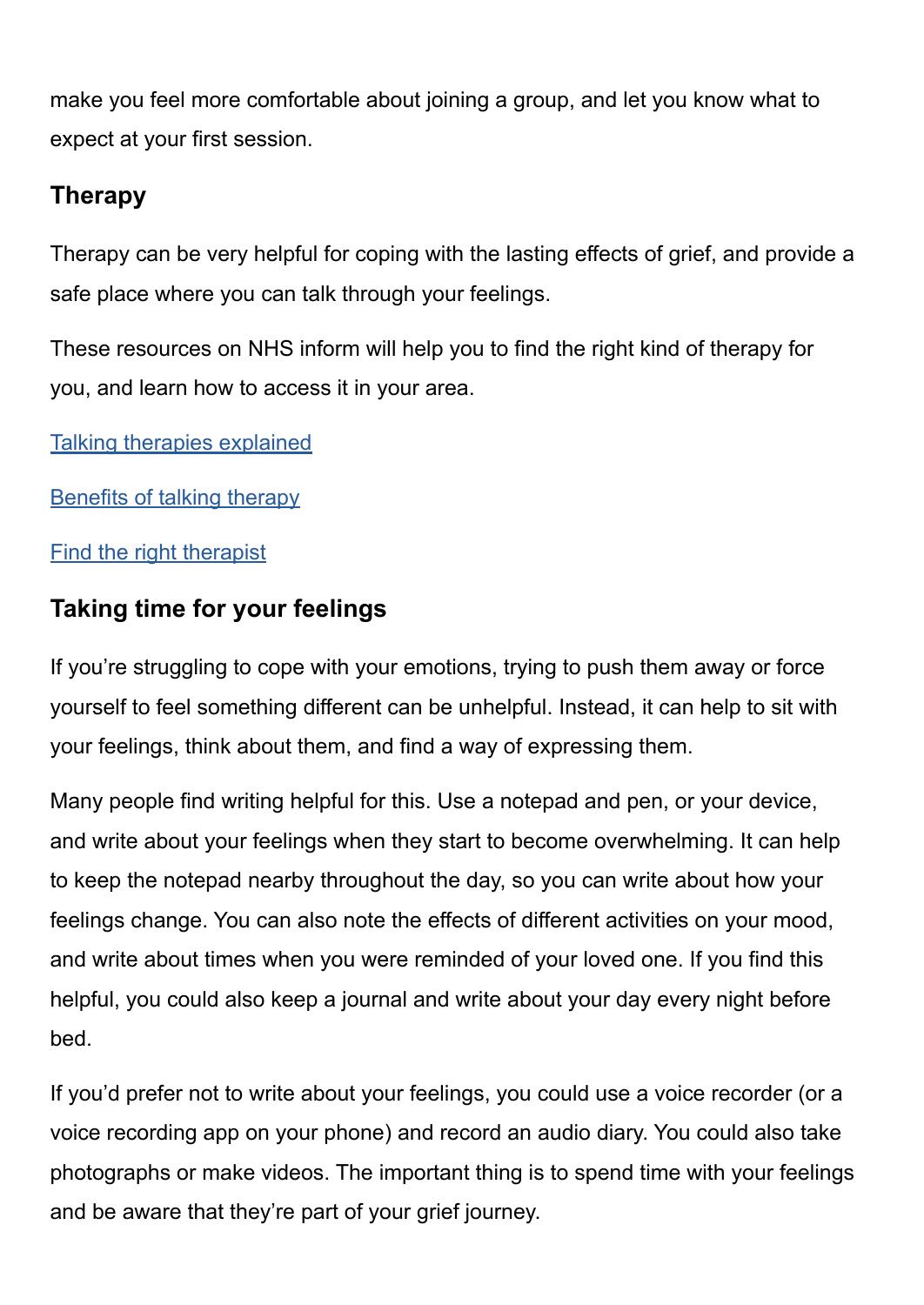# **12. Living with grief**

Learning to live with grief while moving forward with your life can be difficult, but there are ways to care for yourself and make the next part of your grief journey easier and less painful.

## **Significant dates**

After experiencing a bereavement, many people have difficulty coping with holidays, birthdays, and the anniversary of their loved one's death. This is particularly true for the 'firsts' after someone has passed away – the first Christmas, for example, or the first anniversary of your loss. Here are some ideas for helping you to get through the difficult days:

#### **Honour your loved one**

It might be tempting to pretend everything is fine and "put on a brave face", but you will likely feel better if you take some time to acknowledge your feelings on significant dates. Take some time to think about your loved one and how they would have spent the day, and talk about them with the people around you. You may wish to go to the grave or a memorial site and lay some flowers – this can be particularly helpful on the anniversary of their passing.

#### **Decide how to celebrate, if you want to**

If your loss is recent, the thought of celebrating a holiday like Christmas or your birthday can feel like too much. If so, it's okay if you want to 'cancel' the day. Talk to your family and decide together – you might decide to have a smaller celebration with only those closest to you, for example. Or you might decide to have the same type of celebration you usually do, but take some time to visit your loved one's grave. There's really no right or wrong way to handle holidays, as long as everyone is able to celebrate, and grieve, in their own way.

#### **Find ways to lift your mood**

On significant dates in particular, you might struggle with feelings of grief being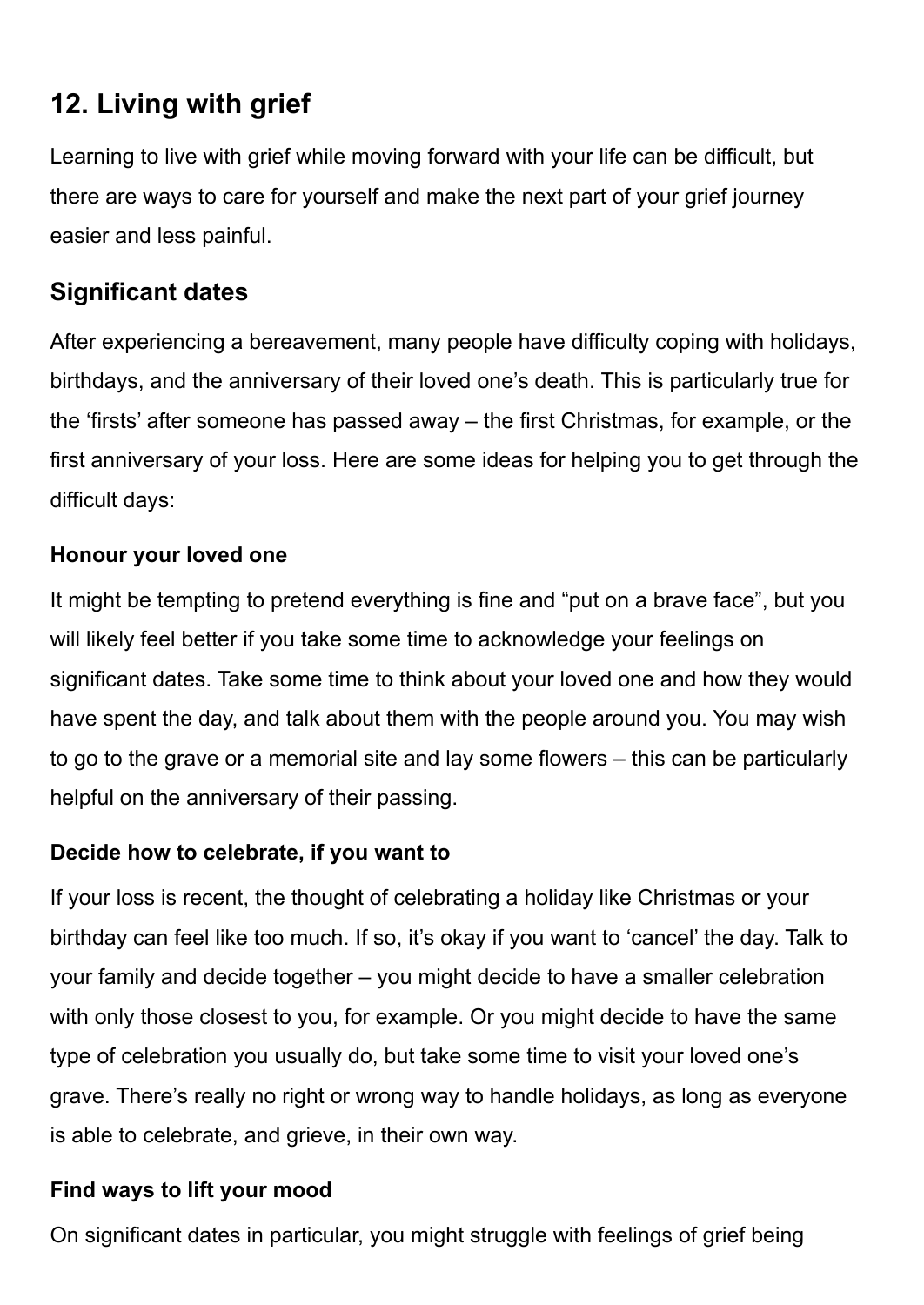stronger than they have been in some time. The day can feel like a painful reminder of your loss. While it's important to acknowledge your feelings, it can also be helpful to lean on sources of support and find ways of lifting your mood. This can include planning to spend time with friends and family, arranging a session with your therapist, or simply watching a movie or TV show that will make you laugh. If you plan to do something like this ahead of time, it can make the day feel easier to cope with.

# **Asking for help**

After losing someone close to you, it can be hard to reach out and tell people what you need. The help you need can be in the form of emotional support, or it could be practical things, like assistance with fixing something in your home. You might find it helpful to make a list of the people that you feel comfortable with asking for help and support, and keeping it close by. It can also be a good idea to think about what you need before reaching out, and perhaps write it down.

Preparation can be very useful if you need help with matters related to work or health. For example, if you need to request additional time off from work, read your company's policy on bereavement and compassionate leave beforehand and write down what you'd like to say when making your request. If you're asking your GP for advice on bereavement services in your area, make a note of the kind of services you think could help you the most.

Reaching out for help can feel difficult at first, but as you do it more often, you'll find it gets easier. Your loved ones will likely be glad that you feel able to reach out.

## **Remembering your loved one**

As you move forward in your grief journey, you could find comfort in remembering your loved one and keeping their memory alive. There are a number of ways you could do this, including: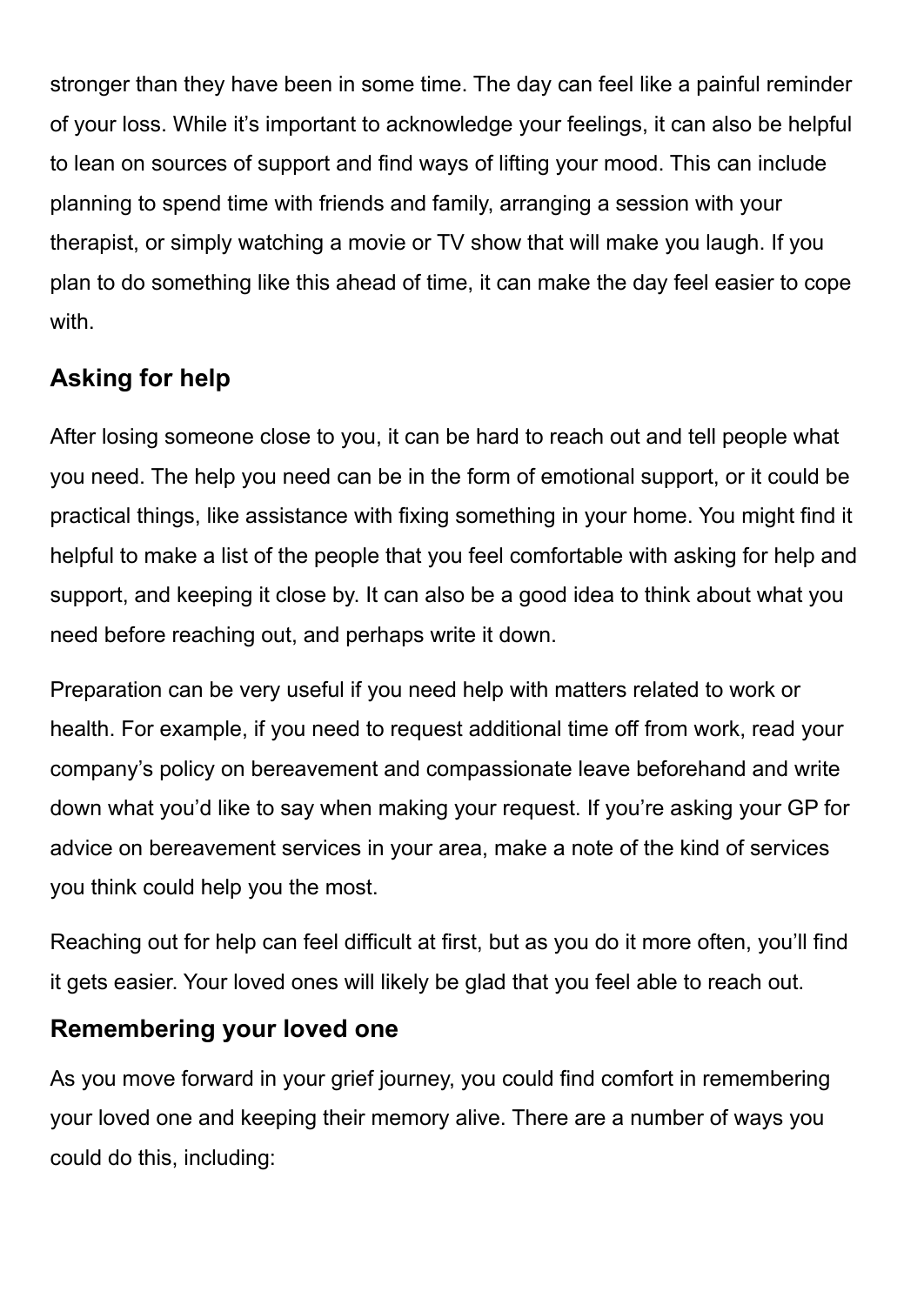#### **Talk about your loved one**

You don't have to do it all the time, but it will help to talk about them the same way you talk about anyone else you care about. Share funny stories, phrases they used to say, and memories about their life with the people around you.

#### **Enjoy your memories**

Look at photos, watch videos, and listen to any recordings you have of them. You might enjoy making a scrapbook of memories, or putting a few photos in frames around your home.

#### **Social media**

Decide what to do with social media. If your loved one had social media accounts, you might be able to have them memorialised, so you can still view their profile and read about how others remember them. You can also request the accounts be deleted if you prefer. Different social media sites have different policies, so it's best to look at the options for each one and decide what you want to do.

# **13. Moving forward**

As time goes on and you begin to work out who you are in this new phase of your life, it helps to have positive things to focus on. There are a number of ways to make sure you're living well as you continue to grieve and remember your loved one.

## **Keeping active**

Exercising, or just spending time outdoors, is great for both mental and physical health. Just going for a walk outside a few times a week can really boost your mood and overall fitness.

[Learn more about keeping active here](https://www.nhsinform.scot/healthy-living/keeping-active)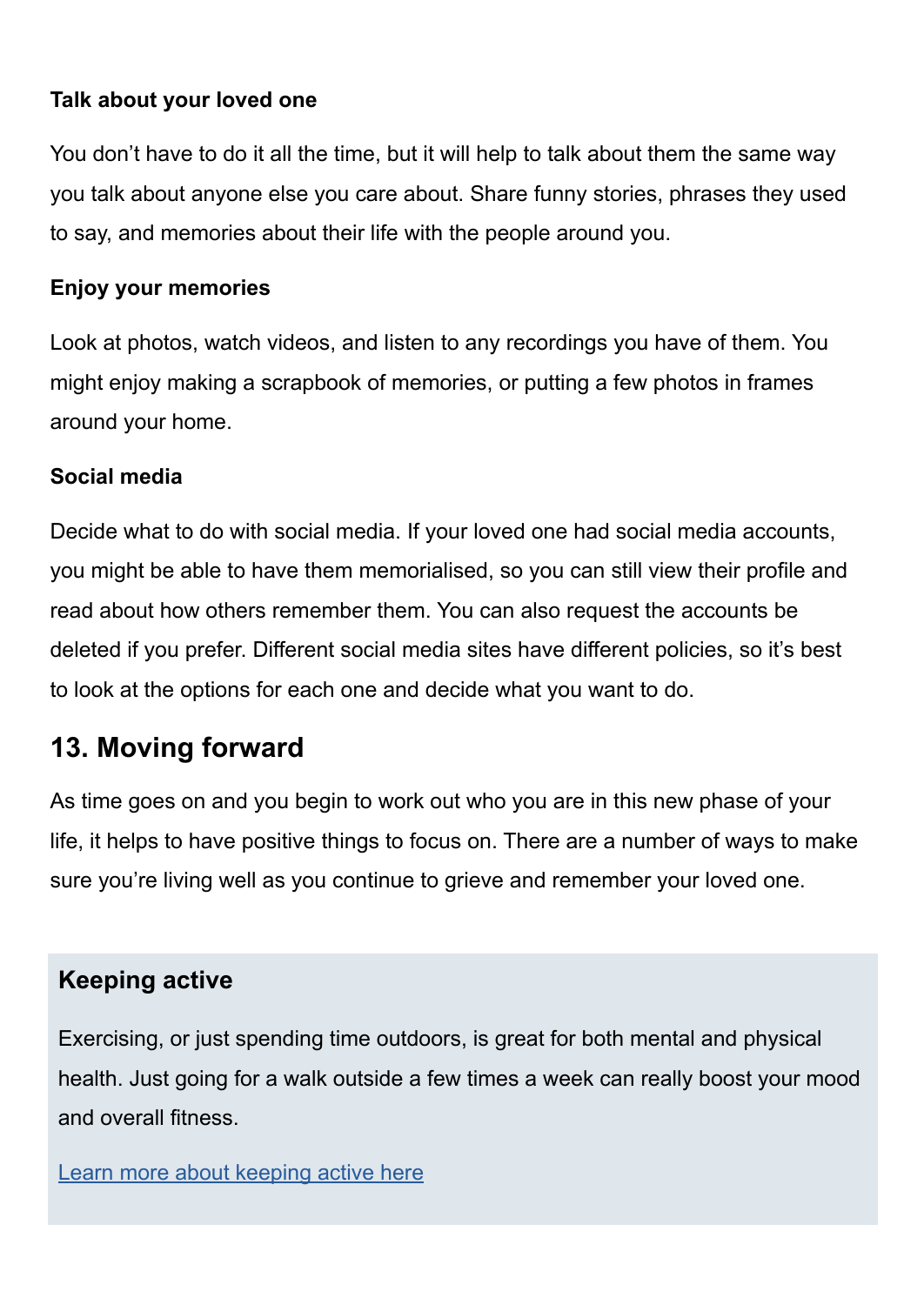#### **Hobbies**

Hobbies can be very helpful, and make you feel productive. You might not be the same person you were before the loss, but spending time on the activities you're passionate about will help you feel more comfortable with who you are now. If there's a hobby you've always wanted to try, search online for groups in your area that will help you develop your new skill.

## **Socialising**

It can be difficult to reach out to friends and family members when you're grieving. As you move forward in your grief journey, it's important to stay in touch with people. If you haven't been in contact with friends for some time, reach out. Keeping a support network of friends and family around will help you as you work out what this new phase of your life will look like.

#### **Remember to relax**

Don't feel you need to be busy all the time. It's important to have a sense of purpose and keep your mind and body active, but that doesn't mean you need to be constantly moving. It's okay to rest and do nothing sometimes.

If you're having difficulty working out how to spend your time, you can use the planner available in sections 6, 7 and 9.

## **Alcohol and drugs**

Avoid drugs and alcohol, especially if you're feeling low. People who have experienced a bereavement can be vulnerable to problem alcohol and drug use, and using substances won't help you deal with the pain in the long term.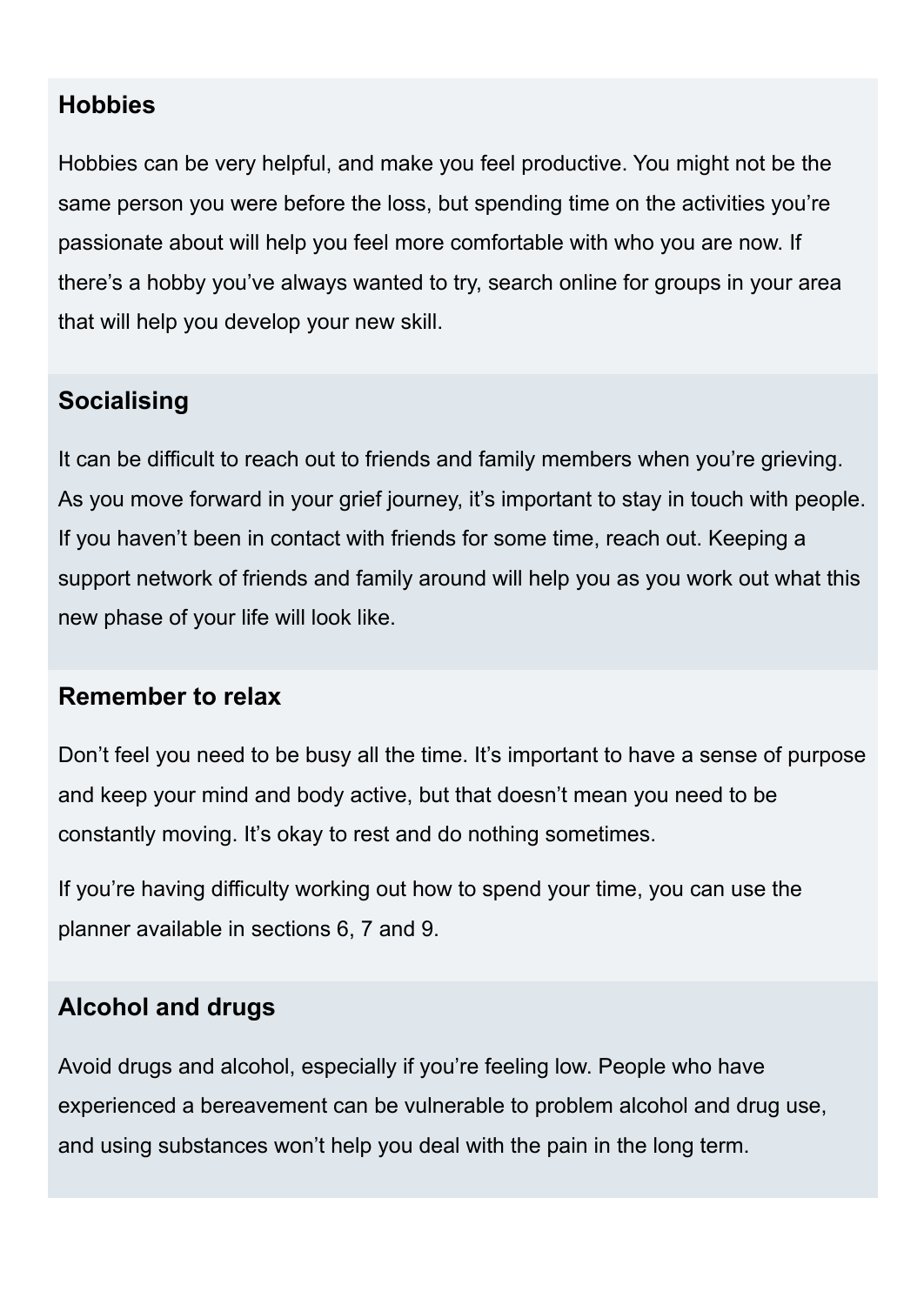If you're planning to drink, it's best to do it in moderation  $-$  [read more about having a](https://www.nhsinform.scot/healthy-living/alcohol) [responsible relationship with alcohol here](https://www.nhsinform.scot/healthy-living/alcohol).

[This video from Marie Curie](https://www.mariecurie.org.uk/help/support/bereaved-family-friends/dealing-grief/grieving-your-way) has advice and stories about grieving from other people who have experienced a bereavement.

# **14. Next steps**

Keep using the techniques you found helpful from this guide – they should continue to benefit you. If there are some things that you didn't find helpful to begin with, stick with them – learning to live with a bereavement is a process, and there's no time limit on your grief journey.

# **Further help**

If you're feeling distressed, in a state of despair, suicidal or in need of emotional support you can phone NHS 24 on 111. For an emergency ambulance phone 999.

If you feel you need more help with your mental health, try speaking to your GP, or [search for mental health and wellbeing services in your area](https://www.nhsinform.scot/scotlands-service-directory/health-and-wellbeing-services?sortdir=Asc&svctype=15).

For information and advice when you're feeling down, you can phone [Breathing Space](https://breathingspace.scot/) on 0800 83 85 87.

The Breathing Space phoneline is available:

- 24 hours at weekends (6pm Friday to 6am Monday)
- 6pm to 2am on weekdays (Monday to Thursday)

If you found this guide helpful and would like to do more work like this, [Living Life](https://breathingspace.scot/living-life/) offers a range of structured psychological interventions and therapies to improve mental health and wellbeing. This service is appointment-based and specifically for low mood, or mild/moderate depression or anxiety. Living Life are open Monday to